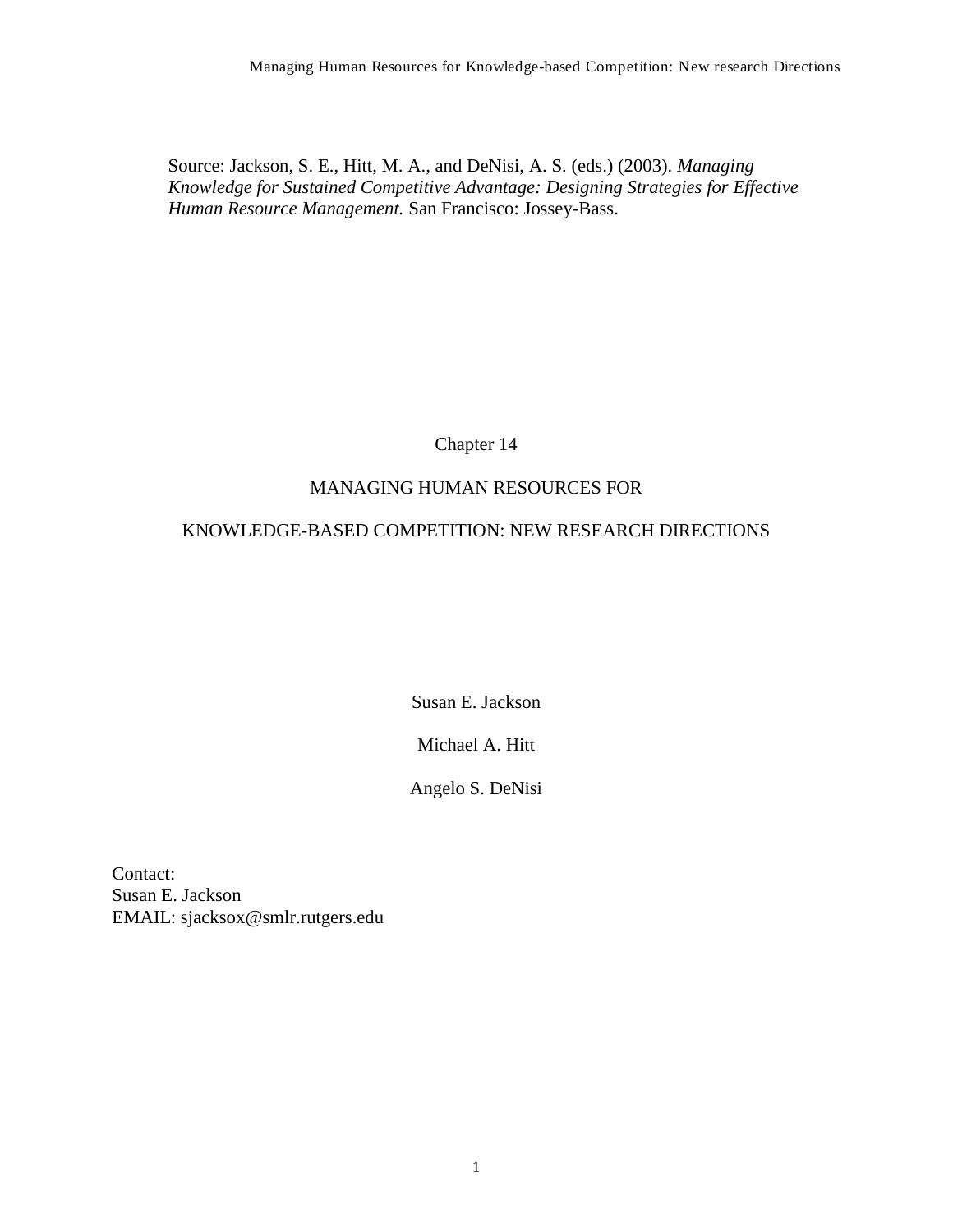## MANAGING HUMAN RESOURCES FOR KNOWLEDGE-BASED COMPETITION: NEW RESEARCH DIRECTIONS

Modern organizations face constantly changing external environments. Thriving or merely surviving in such environments requires that organizations develop substantial management capabilities, one of which is effective knowledge management. Effective knowledge management requires, in turn, adopting and/or developing a human resource management (HRM) system that enhances the organization's ability to gain and utilize knowledge. This volume is intended to increase discussion and stimulate future research on how to effectively manage knowledge resources within organizations. The preceding chapters provide various perspectives about what is presently known about managing knowledge resources, and suggest current and future research needs to increase the competitive abilities that organizations need in the new environment. Our objectives for this chapter are to provide an integrative framework that shows the interrelationships among the key concepts discussed in this volume, and to suggest additional directions for future research.

In developing this volume, an underlying assumption of the editors was that the behavioral imperatives within an organization reflect the nature of an organization's competitive landscape and its specific strategy. Changes in the basic contours of the competitive landscape among businesses mean that some of our existing knowledge about human resource management is becoming obsolete and requires updating. Research that adequately addressed the needs of organizations facing the competitive conditions of the past does not adequately address many issues that organizations currently face. Among these issues is the need for effective knowledge management (see DeNisi, Hitt, & Jackson, Chapter 1).

The preceding chapters have described many aspects of human resource management systems that influence an organization's knowledge management capability—including the design and structure of work (Deeds, Chapter 2; Fiol, Chapter 3; Mohrman, Chapter 4, Oldham, Chapter 9), staffing (Pulakos, Dorsey & Borman, Chapter 6; Davis-Blake & Hui, Chapter 7; Maurer, Lee, & Mitchell, Chapter 11), training and development (Noe, Colquitt, Simmering & Alvarez, Chapter 8); rewards (Lawler, Chapter 10), organizational culture and climate (Tetrick & DaSilva, Chapter 12) and measurement practices (Boudreau, Chapter 13). Through a combination of these practices, organizations can develop new HR architectures to ensure that they have the human capital needed to achieve their strategic objectives (Lepak & Snell, Chapter 5).

In the strategic HRM literature, several models have been proposed to explain the means through which human resource management systems contribute to a firm's competitive advantage (e.g., see Arthur, 1994; Becker & Huselid, 1998; Jackson & Schuler, 1995). One such model is referred to as the behavioral perspective (Schuler & Jackson, 1987). According to the behavioral perspective, human resource management practices are an organization's primary means for energizing and directing employee behaviors. Employee behaviors, in turn, are presumed to be among the factors that ultimately determine organizational effectiveness. Although many external forces beyond the control of individual employees have significant consequences for the ultimate survival and success of the firm, the aggregated effects of individual employee behaviors are primary determinants of the organization's long-term success or failure. Thus, identifying the needed employee behaviors is the first task in developing HR systems that support knowledge-based competition. Having identified the required behaviors, employers must also ensure that employees have the needed competencies, are motivated, and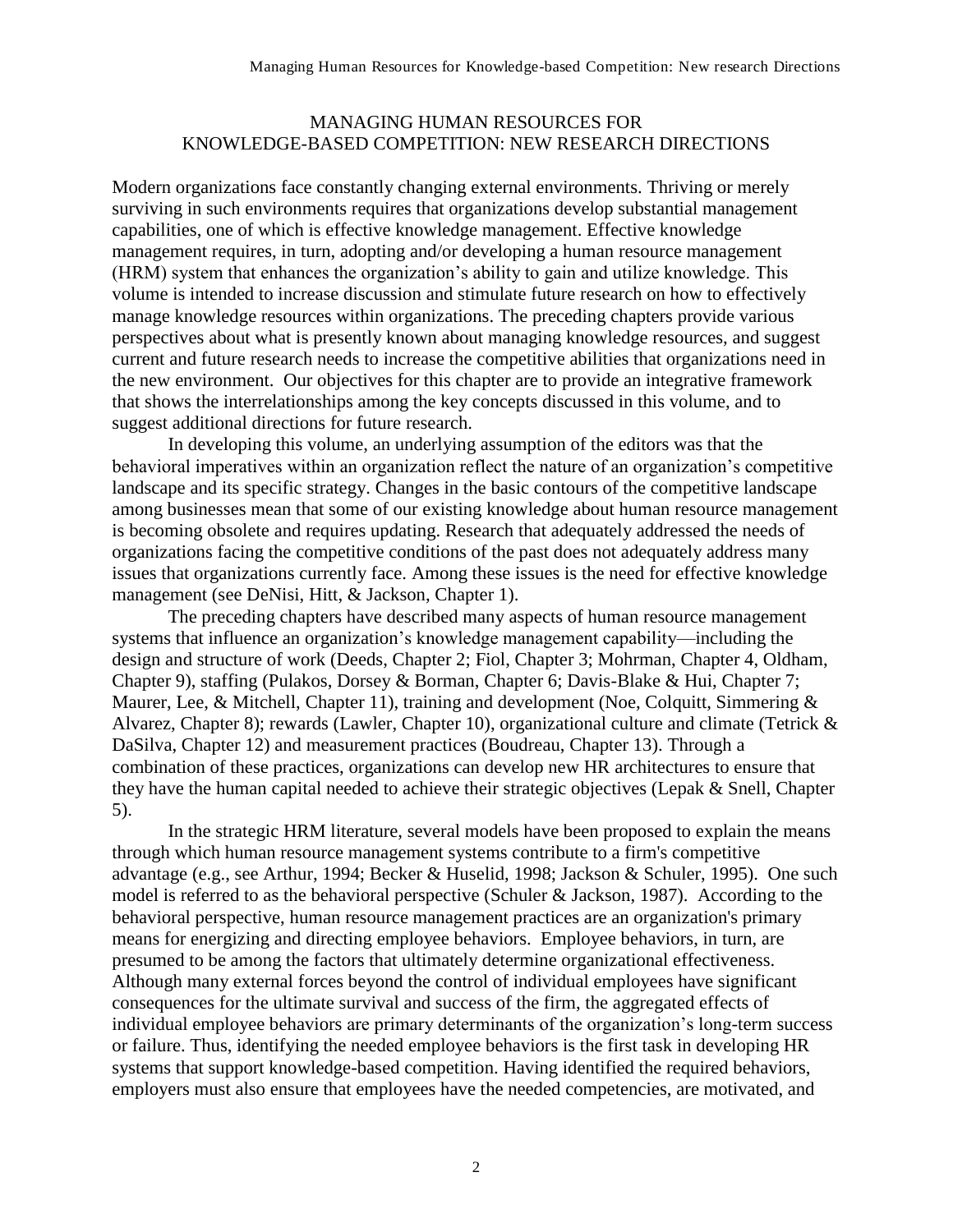have opportunities to engage in the behaviors. Thus, these four objectives represent the primary tasks of any HRM system (Jackson & Schuler, 2002; Schuler, Jackson & Storey, 2001).

In this chapter, we use the four tasks of human resource management to organize our discussion of the preceding chapters. For each task, we attempt to state tentative principles regarding the HR practices that employers should adopt to manage knowledge effectively. In addition, we identify additional research that would be useful for improving our understanding of how HR practices can be used to manage knowledge effectively. Throughout our discussion, we assume that *all* elements of an HR system are potentially relevant to accomplishing each of the four tasks. This basic framework is illustrated in Figure 1.

## Figure 1 Here

#### **Identifying the Behaviors Needed for Knowledge-Based Competition**

To design an HRM system that facilitates successful knowledge-based competition, it is necessary to first specify the behaviors needed in organizations pursuing knowledge-intensive strategies. Although empirical research is needed to verify the assertion that knowledge-based competition requires employees to engage in a set of idiosyncratic behaviors, there is a developing consensus among management concerning the behaviors needed in organizations that compete on the basis of knowledge. Two general categories of needed behaviors are generic knowledge-management behaviors and firm specific knowledge-management behaviors. Our discussion in this chapter focuses on the generic behaviors needed for knowledge-intensive strategies.

It is widely assumed that the generic behaviors needed for effective knowledge-based competition are: acquiring knowledge, creating knowledge, sharing knowledge, applying knowledge, and updating knowledge. In Chapter 6, Pulakos, Dorsey and Borman offer generic definitions for most of these behaviors. While it is important to support these behaviors for socalled "knowledge workers", the need to manage knowledge extends beyond this select group to include the entire workforce of an organization that seeks to gain competitive advantage in the emerging knowledge-based economy.

In addition to the generic behaviors described here, successful knowledge-based competition requires some firm-specific behaviors, which reflect particular objectives and conditions of the organization. Industry-specific and market-specific behaviors, between the two extremes of generic and firm-specific behaviors, may also be required. We do not describe these more specific behaviors in the present volume, nor do we assume that the tentative principles that apply to generic behaviors necessarily apply to firm-, industry- and market-specific behaviors.

## **Knowledge Acquisition**

Most authors of the chapters in this volume worked with the basic assumption that, ultimately, knowledge is an attribute of individuals (refer to Chapter 1). If knowledge is an attribute of individuals, organizations have two general options for acquiring needed knowledge: help current employees acquire the needed knowledge and/or acquire new employees who have already have that knowledge. Typically, organizations facilitate knowledge acquisition among employees through training and development programs (Noe et al. Chapter 8). In some instances, however, current employees may lack the background or ability necessary to acquire the needed knowledge, or it may take them too long to acquire the new knowledge needed by the organization. Mergers, acquisitions, and multiple types of strategic alliances (See Deeds Chapter 2) and the use of contract workers (See Davis-Blake & Hui, Chapter 7) enable organizations to obtain new members with the appropriate knowledge.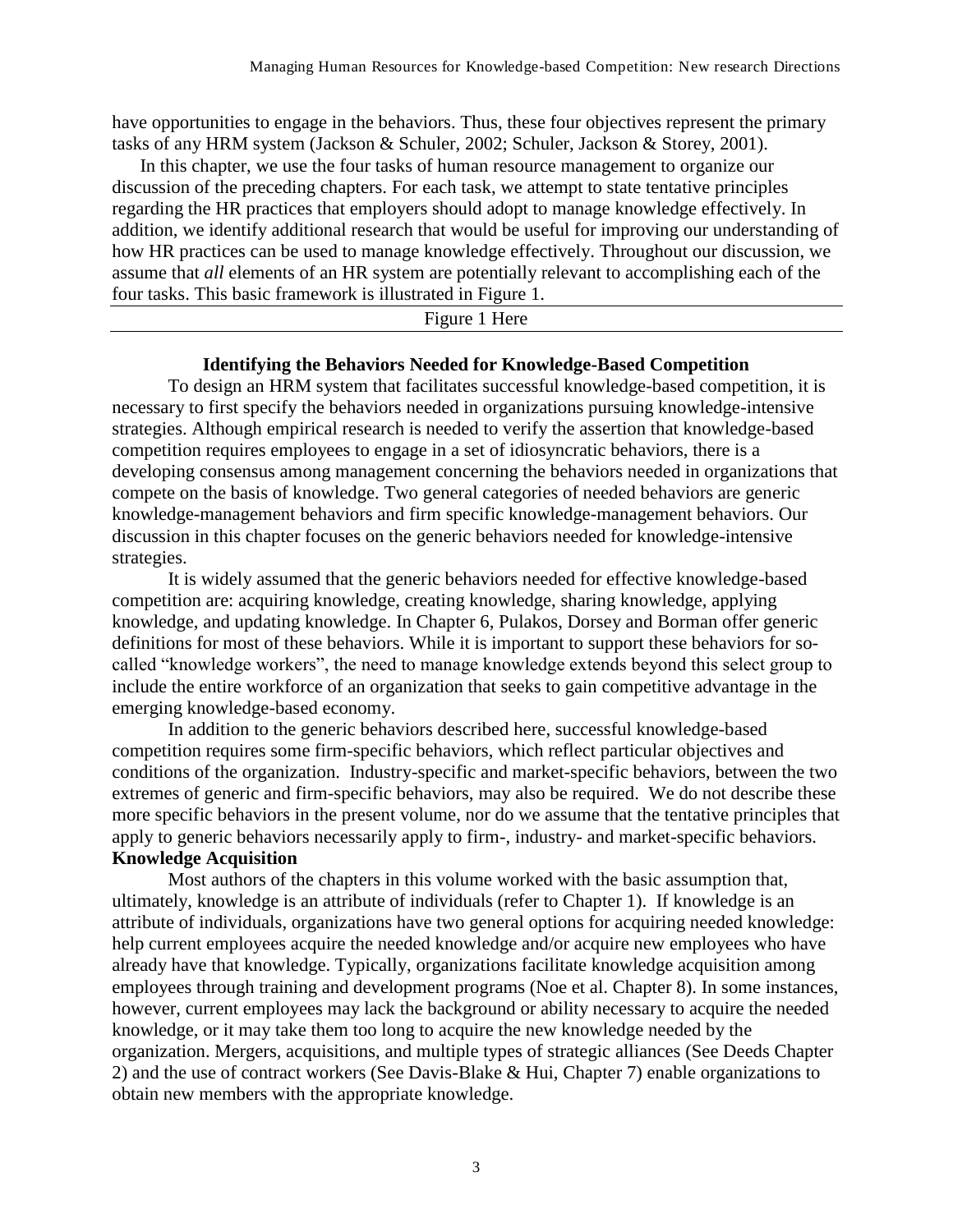The two options that organizations can use to acquire new knowledge seem straightforward, yet neither is foolproof. Thus research is needed to identify the obstacles that organizations face when using these tactics, and to develop solutions that overcome the obstacles. For example, rapid changes in the knowledge held by employees present a significant challenge to the design and implementation of training programs. Many training programs are designed to impart specific knowledge to employees. The development of such training programs requires the developers to identify, encode, and then transmit the knowledge deemed most relevant. In knowledge-intensive environments where knowledge is continuously changes, this "spoon-feeding" approach is likely to be inefficient and ineffective. Rather than train employees in knowledge *content*, it may be more appropriate to develop employees' knowledge acquisition skills. Employees with effective knowledge-acquisition skills can then be relied on to identify the knowledge they need and develop personal strategies for acquiring that knowledge- strategies which may or may not require support from the organization. Furthermore, training is designed largely to provide explicit knowledge and the latter approach allows employees the flexibility to obtain both explicit and tacit knowledge.

Firms that seek to acquire knowledge resources externally also face obstacles. Although obtaining knowledge resources is a primary reason for many mergers and acquisitions (Vermeulen & Barkema, 2001), sometimes these knowledge resources (scientists or top management team members) are the first to leave the new organization (e.g., Cannella & Hambrick, 1993). Some frameworks exist for understanding why executives depart under these conditions (e.g., Walsh, 1988; Hambrick & Canella, 1993), but additional research is required to determine whether these frameworks apply to all types of employees who possess critical knowledge.

#### **Knowledge Creation**

For knowledge-based competition, *unique* knowledge is particularly valuable. By applying their unique knowledge, organizations are able to offer products and services that competitors cannot match. Due to the value of unique knowledge, creative behaviors are widely acknowledged as key behaviors for successful knowledge-based competition.

Creativity involves bisociation--the integration of complex matrices of information (Smith & Di Gregorio, 2002). Employees who are more creative integrate more advanced and unrelated information matrices. Of all the generic behaviors required for knowledge-based competition, creativity is probably the most widely studied. As Oldham describes (Chapter 9), such research suggests several issues that organizations need to address in order to create conditions that optimize employee creativity.

Most research on creativity and problem solving in organizations assumes that employees understand the problems to be solved. In the everyday life of organizations, however, the search for solutions is only part of the total process. Knowledge-based competition requires more from employees than applying their knowledge to generate creative solutions to known problems. Employees also must identify the problems to be solved, articulate them in meaningful and compelling ways, and then gather new and relevant information that can be used to address the problems (e.g., see Sheremata, 2000; Thomas, Sussman & Henderson, 2001).

Given the importance of knowledge creation, research is needed to understand how organizations can foster it. Mohrman (Chapter 4) suggests that knowledge creation can be facilitated through the design of work, but empirical research is needed to develop principles for designing of work teams that effectively identify the need for new knowledge and can then generate such knowledge. Also needed is research that suggests how to supervise and manage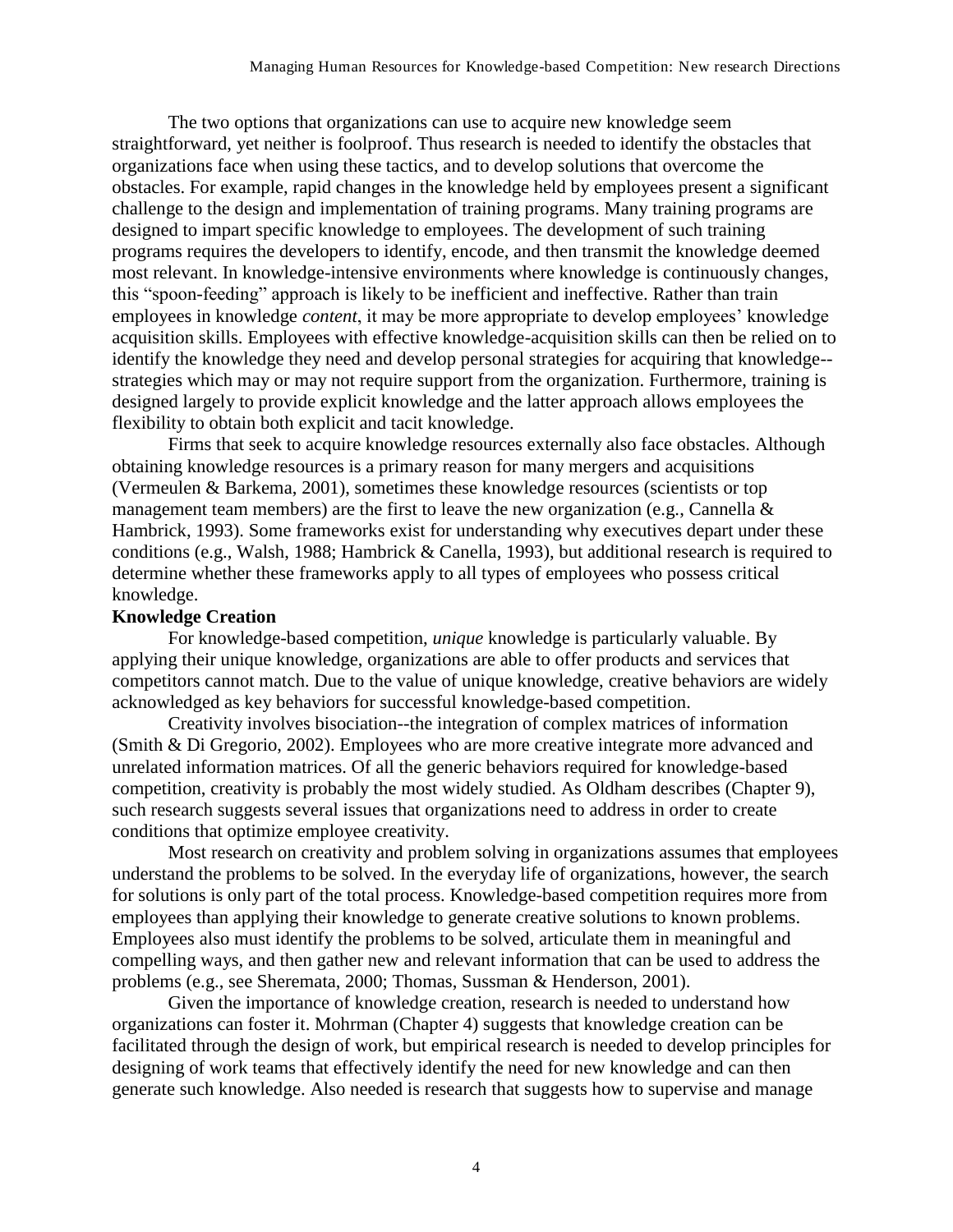such teams. For example, organizations may be able to increase creativity by teaching managers to provide developmental feedback, avoid close monitoring of employees, and create a supportive climate (Oldham, Chapter 9; Zhou, In Press).

## **Knowledge Sharing**

The acquisition or creation of knowledge is critical for an organization to compete effectively in a knowledge-based economy, but these processes do not guarantee success. For the organization to benefit most from employees' knowledge, that knowledge must be shared. Knowledge sharing promotes widespread learning and minimizes the likelihood of wasting resources to repeatedly solve the same problem. Conversely, knowledge hoarding is widely viewed as a common dysfunctional behavior (see Lepak & Snell, Chapter 5).

The diffusion of knowledge throughout an organization has been referred to as knowledge flow (see Fiol, Chapter 3). When knowledge flows through an organization, it increases individual and organizational learning. Two types of knowledge flows typically found in organizations are feed-back knowledge flows and feed-forward knowledge flows (Bontis & Crossan, 1999). Feed-back knowledge flows occur when organizational practices provide employees with information that is useful in doing their work. Performance evaluation and career development activities generally support feed-back knowledge flows, and these practices have been the focus of much research.

Feed-forward knowledge flows occur when the knowledge and experiences of individuals and work groups are used to inform strategic decisions. In comparison to the amount of research focused on understanding how to manage feed-back processes, HR researchers have devoted relatively little attention to developing principles for managing feed-forward knowledge flows. Research on participation in decision making, suggestion systems and quality circles should all be relevant to understanding feed-forward processes, but these topics have not claimed the attention of many researchers during the past decade. In the future, HR research could contribute to improving feed-forward knowledge flows by examining how practices such as staffing, training and development, performance management, and allocation of rewards can be used to support an organizational culture that promotes feed-forward knowledge flows.

In order to conduct studies of knowledge sharing, researchers will need to develop measures of knowledge sharing behaviors. Boudreau (Chapter 13) cites several examples of research that illustrates how this might be accomplished. Clearly, research on knowledge sharing is in its infancy and creative approaches to measurement may be needed to advance our understanding of knowledge-sharing behaviors. In addition to the measurement approaches described by Boudreau, interested researchers will likely find it useful to adapt some of the methods that have been developed to study communication networks (e.g., see Brass, 1995; XXXSAGE book—SJ to supply this cite)

#### **Knowledge Application**

Knowledge that is available but never applied is of little use. Unless employees apply their knowledge appropriately, investments in knowledge acquisition and knowledge creation will not produce returns. Several chapters in this volume suggest problems that might prevent employees from applying their knowledge. To the extent that knowledge use is an intentional behavior, employees must not only possess the required knowledge, they also must *recognize* that they have the required knowledge, be motivated to use it, and believe that it is feasible to use it. Substantial evidence from laboratory studies of groups shows that people often fail to apply their available knowledge to the problems they face (see Thompson, Levine & Messick, 1999).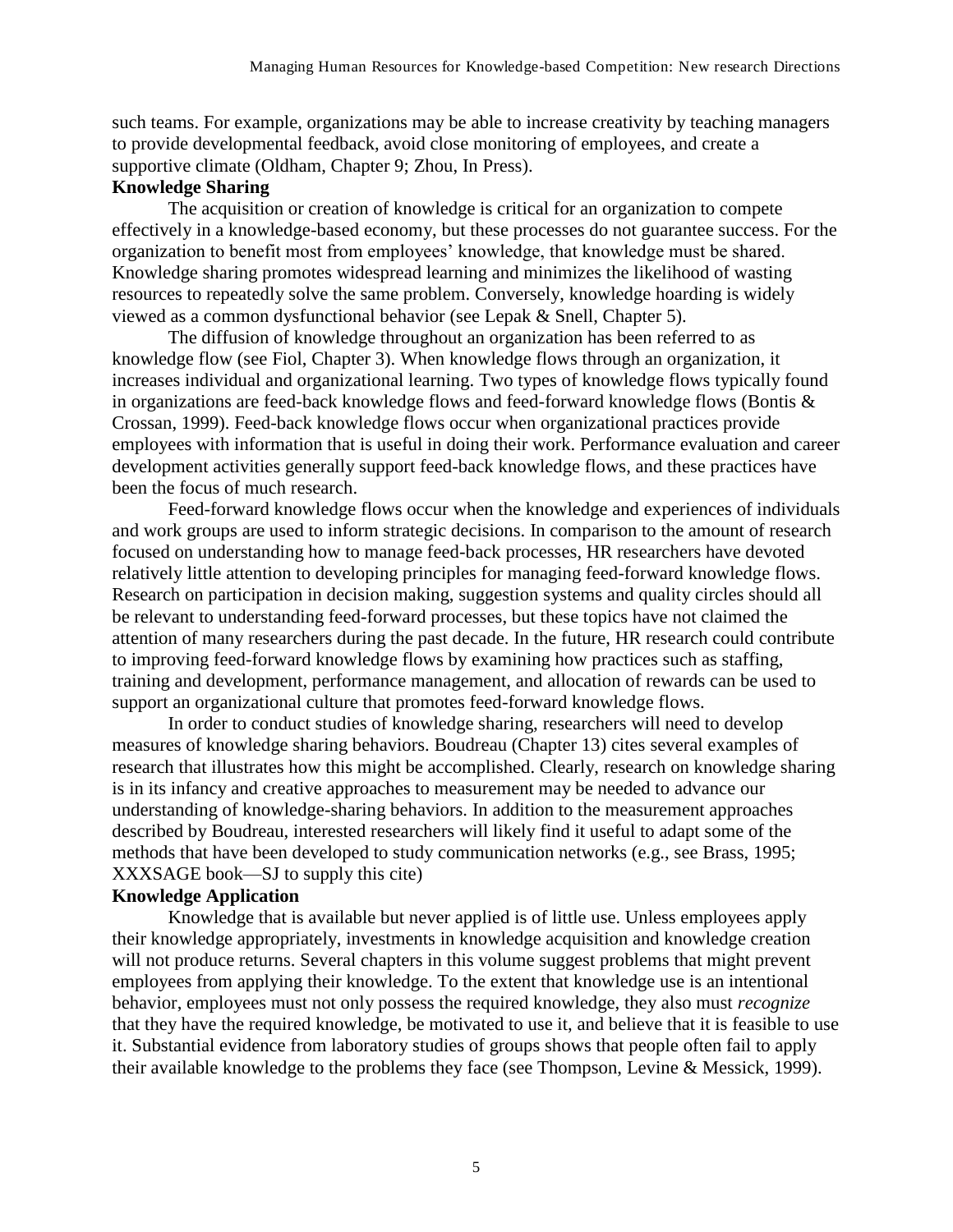Yet, very little research addresses the question of how to ensure that the knowledge available in organizations is effectively used.

Research that examines the conditions that increase employees' use of available knowledge both explicit and tacit--is clearly needed. Finding ways to increase employees' use of tacit knowledge may be especially challenging. While employees are likely to recognize that they have various types of explicit knowledge, they may be less aware of their tacit knowledge. Thus, while the conditions that facilitate transfer of training in general may be useful for ensuring that employees apply their explicit knowledge, the same principles may not be effective for encouraging the use of tacit knowledge (e.g., see Noe et al., Chapter 8).

Motivational conflicts may also inhibit knowledge application. For example, knowledge workers may experience conflicts between employers' expectations regarding appropriate uses of their knowledge versus professional, legal and ethical expectations (Maurer et al., Chapter 11). Additionally, even when employees recognize that they have useful knowledge and are motivated to use it, they may encounter obstacles to use it. For example, contract workers may find it difficult to apply technical knowledge developed in other contexts to an organization's specific operations (Davis Blake & Hui, Chapter 7). Given the increasing importance of ensuring that an organization's available knowledge is actually used, research is needed to improve our understanding of the employment conditions that are most effective for ensuring that employees of all types apply the knowledge they bring to an organization.

Future research might also consider how decision-making processes should be structured to optimize the use of available knowledge. Are there conditions under which it is inappropriate for individuals or teams to use all of their available knowledge? For example, prior research has shown that individual performance feedback is not always effective, and may even be detrimental in some situations (cf., Kluger & DeNisi, 1996). When knowledge changes so rapidly, how can organizations ensure that their decision making processes and management practices incorporate the most current knowledge while at the same time recognizing that this knowledge will quickly become obsolete?

# **Toward Improving Our Understanding of the Behaviors Needed for Knowledge-Based Competition**

For knowledge-intensive organizations, an understanding of the knowledge management behaviors that are most critical to gaining a competitive advantage should serve as the foundation for building the organization's human resource management system. Unfortunately, however, the job analysis and competency modeling tools that are most widely used today were *not specifically* developed to assess the importance or frequency of the complete set of generic knowledge management behaviors. Thus, continued reliance on these existing tools may inadvertently lead to inadequate specifications of the behavioral requirements of knowledgeintensive organizations. During the past decade, I/O psychologists have developed job analysis and competency modeling tools tailored to service-based organizations; use of these tools yields information that is particularly helpful as the foundation of HR systems in service organizations. During the next decade, the development of analytic tools that are tailored to knowledgeintensive organizations could prove equally valuable. Importantly, tools are needed to identify not only individual-level knowledge management behaviors, but also team- and organizational knowledge management processes and routines.

For organizations that compete on the basis of knowledge, the five generic knowledge management behaviors provide a starting point from which to develop an organization-specific profile of knowledge management needs. For any particular organization, some of the generic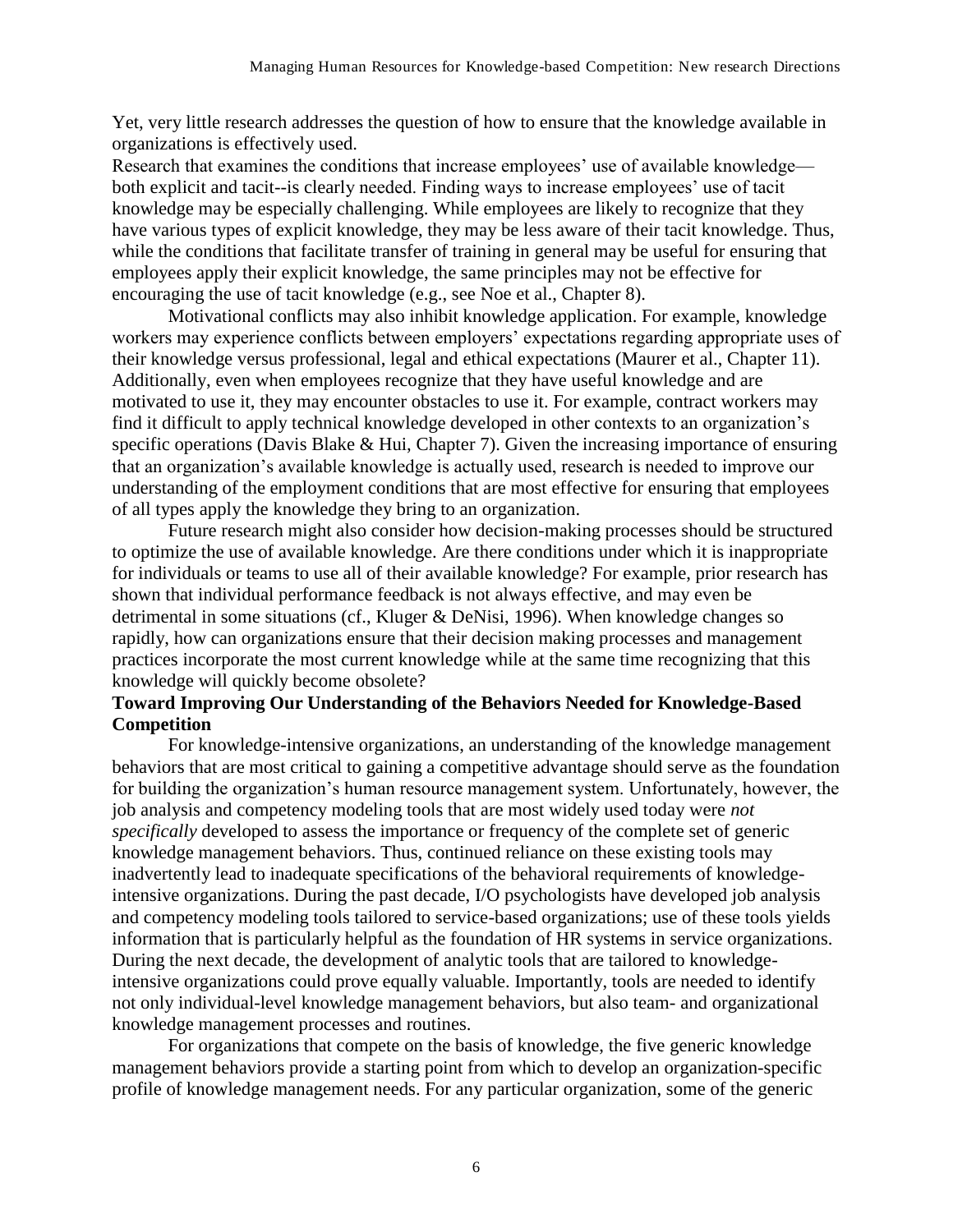behaviors listed may be relatively more important, and others may be less important. For example, knowledge acquisition and creation may be relatively more important for a firm that competes for customers on the basis of innovative products and services. For firms that seek to satisfy customers by providing the highest quality products and services, knowledge sharing and application may be relatively more important as the organization strives for continuous incremental improvement. For firms implementing a mergers-and-acquisitions strategy, greater priority may be assigned to knowledge sharing across the boundaries that previously separated the combined companies and to learning from the knowledge stocks of each other. Of course, the knowledge-based profiles of organizations could be articulated more precisely by also considering how the profile differs for work carried out at different stages in the firm's value chain.

As these hypothetical examples suggest, the profiles of firms' most valued knowledge management behaviors could serve as a basis for identifying organizations with similar objectives to be achieved through their HR system. The ability to classify organizations according to their behavioral knowledge requirements would be useful for both research and practice. For example, studies in strategic management could assess the extent to which behavioral profiles predict future strategic moves. In terms of practice, the ability of managers to assess the similarities and differences in behavioral profiles could be useful for evaluating the attractiveness of potential alliance partners, and for choosing organizations that might be usefully included in benchmarking exercises. Within HR research, studies might be conducted to evaluate whether various indicators of organizational effectiveness (as evaluated by employees, customers, managers and shareholders) are associated with developing a closer match between organization-level profiles of required knowledge management behaviors and the knowledge management competencies of the workforce.

## **Ensuring Employees have the Competencies Required for Effective Knowledge-Management Behavior**

Psychologists use the term "competency" to refer to the knowledge, skills, personality characteristics and attitudes make it possible for employees to perform work tasks and roles (Jackson & Schuler, 2003). Knowledge-management competencies can be described by referring to their type (e.g., cognitive abilities, service orientation) and degree (low versus high) (Pulakos, Dorsey & Borman, Chapter 6; Lepak & Snell, Chapter 5). For organizations competing on the basis of knowledge, individual competencies that support knowledge management behaviors are of special interest.

A key challenge for knowledge-intensive organizations is ensuring that individual employees have the competencies they need to effectively carry out the generic and firm-specific knowledge management behaviors required by a firm's particular strategy.<sup>1</sup> If an organization's stock of knowledge management competencies fits its behavioral requirements, the workforce is capable of creating a competitive advantage. Consider, for example, the generic competency of knowledge acquisition. During the past decade, changing information technologies have created many new means for employees to acquire knowledge (e.g., searching the Internet, using email to communicate with experts, participating in distance learning). In order to maintain their

 $\overline{a}$ 

 $<sup>1</sup>$  In the strategic management literature, the term "competency" is a firm-level concept that refers to capabilities or</sup> bundles of resources that contribute to achieving a competitive advantage (Hitt, Ireland & Hoskisson, 2003). Here, we focus on the use of HR practices to ensure that an organization's workforce has the individual-level competencies required for successful knowledge-based competition.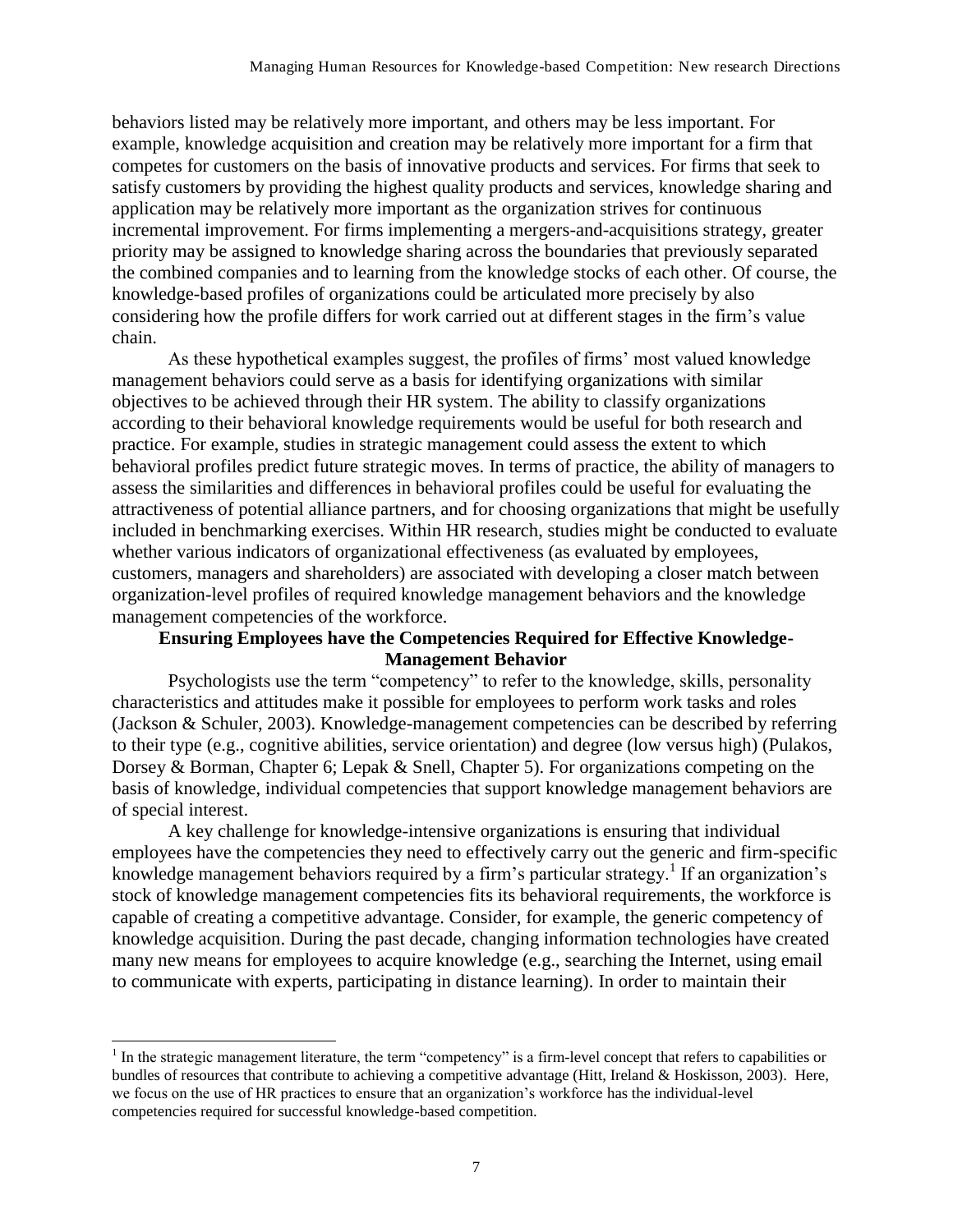employees' knowledge-acquisition current, employers may offer training and/or acquire new employees who have these competencies, as we have already discussed.

Several HR practices can be used to increase an organization's stock of relevant competencies. Clearly, the recruitment and selection of new organizational members influences the stock of competencies, as do training and development activities that promote learning. In addition, reward systems can provide incentives for employees to acquire valued competencies. Attending to the organizational culture can make it easier to recruit and retain employees who have the desired competencies, and competency assessment and measurement can be used to monitor competency stocks. Overall, it is likely that most of the basic approaches used to increase the employees' competencies in general also apply to increasing the stock of competencies that support knowledge management behaviors. Nevertheless, knowledgeintensive competition also poses some special challenges, as described next.

# **Managing the Explicit and Implicit Competencies of Individual Employees**

For individual employees, changes in the knowledge-management competencies that firms need create a demand for continuous learning, adaptation and change (Noe et al., Chapter 8). Keeping their stock of competencies current may require employees to update their technical knowledge, add new skills, shed obsolete attitudes, and so on. For knowledge-intensive organizations, a major challenge is ensuring that the competencies present in their workforce as a whole evolves to meet changing environmental conditions (see Lepak & Snell, Chapter 5).

Extensive research on learning processes, training techniques and employee development provides a wealth of information that organizations can use to promote individual learning and change (e.g., see Goldstein and Ford, 2002). However, it must be acknowledged that, to a great extent, these principles have been designed to address to the development of "explicit" competencies—that is, competencies that can be articulated and codified. Similarly, many of the constructs that Pulakos et al. (Chapter 6) identified as useful predictors of knowledge workers' performance represent explicit competencies. Explicit competencies are amenable to formal and systematic management. They can be measured and transferred with relative ease. Technical knowledge is one example of an "explicit competency."

In contrast to explicit knowledge and skills, tacit competencies are more difficult to articulate and measure, and so they are more difficult to manage. "Creativity" (or creative problem solving ability) may be an example of a "tacit competency." Some interpersonal skills and environmental sensing abilities may also be examples of tacit competencies. Tacit competencies are typically ignored by formal HRM practices. Because they are difficult to measure and teach, it has been assumed they cannot (or should not) be managed. Of course, the ease of measuring and managing the competencies needed for knowledge management may have no relationship to their importance. Thus, research that illustrates effective approaches to measuring and managing tacit knowledge should be given high priority.

Knowledge management scholars have argued that extensive interpersonal contact between teachers and learners provides the best means for transferring tacit knowledge (see Fiol, Chapter 3). Thus, one approach to managing tacit competencies may be to develop social networks that link together a broad cross-section of individuals, including employees and others who are not members of the organization. If tacit competencies are transferred and learned implicitly and informally, individuals who are embedded in strong social networks should be more likely to update their tacit competencies and add new tacit competencies as they become available. Focusing on the competencies of work teams and larger organizational units is one approach to addressing the conundrum of managing tacit competencies. Clearly, new research is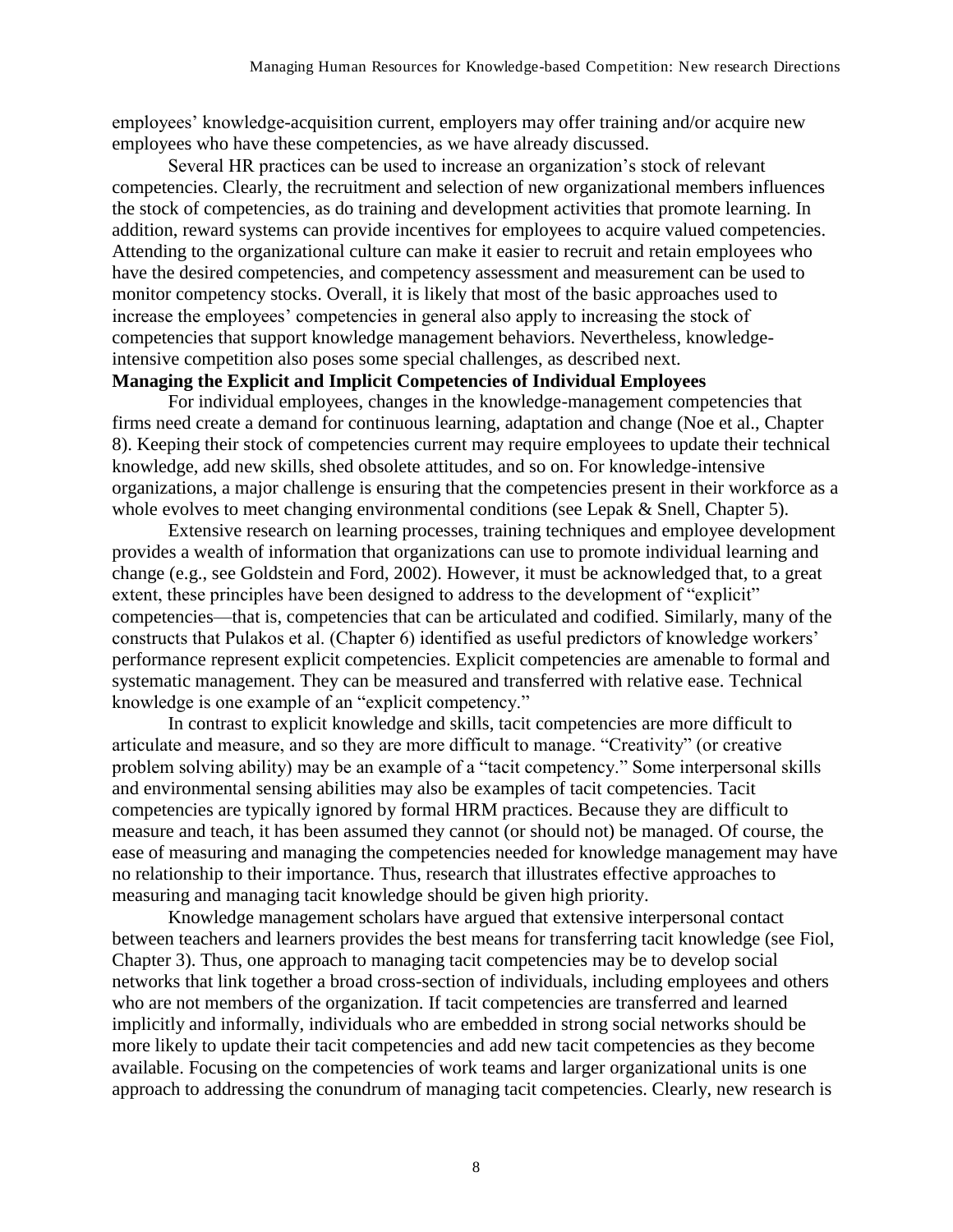needed to improve our understanding of how individuals and teams learn, update and revise their tacit competencies.

## **The Dynamic Nature of Knowledge Management Competencies**

Recent studies of knowledge-based organizations highlight the fact that managing competencies is a dynamic process (e.g., see the Special Issue on the Knowledge-Based View of the Firm published in the *Strategic Management Journal*, 1996). The value of extant knowledge erodes quickly over time, and the search for new knowledge is continuous. Similarly, the value of competencies currently held by an organization will diminish unless they are updated or changed (Lei, Hitt & Bettis, 1996). Competency obsolescence may be especially problematic for firm-specific, industry-specific and market-specific competencies. The dynamic nature of knowledge is a major reason that organizations value knowledge and consider it such an important strategic asset. Thus, organizations engaged in knowledge-based competition need HRM systems that promote the continuous evolution of the competencies required. Such systems must address the need for changes in individual competencies as well as changes in the organization's total stock of competencies.

Several chapters in this volume describe issues related to employee movement into, out of, and between organizations, and each is relevant to an understanding of the issues that must be addressed as organizations attempt to match the competencies of their workforce to their knowledge-management requirements. For example, Oldham (Chapter 9) argues that employees who intend to remain with an organization are more likely to share their ideas with coworkers. Thus, encouraging employee retention (see Maurer et al., Chapter 11) is one way to increase the internal transfer of tacit competencies and ultimately build the organization's competency stocks.

As described by Davis-Blake and Hui (Chapter 7), many firms use contract labor as a means of temporarily acquiring competencies. But contract labor generally cannot be used to fulfill all of the firm's needs. Ultimately, most organizations will want to increase their stock of workforce competencies by hiring new employees (or acquiring a firm with many of the needed competencies in its workforce—Hitt, Harrison & Ireland, 2001). Except under conditions of sustained growth, on organization's ability to hire new competencies is partly dependent on their ability to manage the outward flow of current employees.

Thus, a useful direction for future research would be developing analytical tools to help organizations assess and track *changes* in their *portfolio* of competencies. To be valuable, such tools must provide timely information on which actions designed to develop the needed competencies can be implemented. The conceptual work presented by Lepak and Snell (Chapter 5) should provide a useful foundation for future research on this issue.

## **Motivating Employees to Engage in Knowledge Management Behaviors**

Motivational forces influence the behaviors in which employees choose to engage as well as the effort invested in those behaviors. Most psychological theories of motivation recognize that decisions about how to behave and how much effort to exert are influenced by both employee characteristics (including their competencies) and the work environment. In the preceding section, we noted that many elements of an HRM system can be used to ensure that an organization's workforce has competencies necessary to contribute to knowledge-based competition. In this section, we consider how HR practices can influence the likelihood that employees *will* engage in the knowledge management behaviors required by their organization. Our discussion is organized around three key issues: the decision to participate in the organization and its activities, initiative and self-direction, and effort expended.

#### **The Decision to Participate**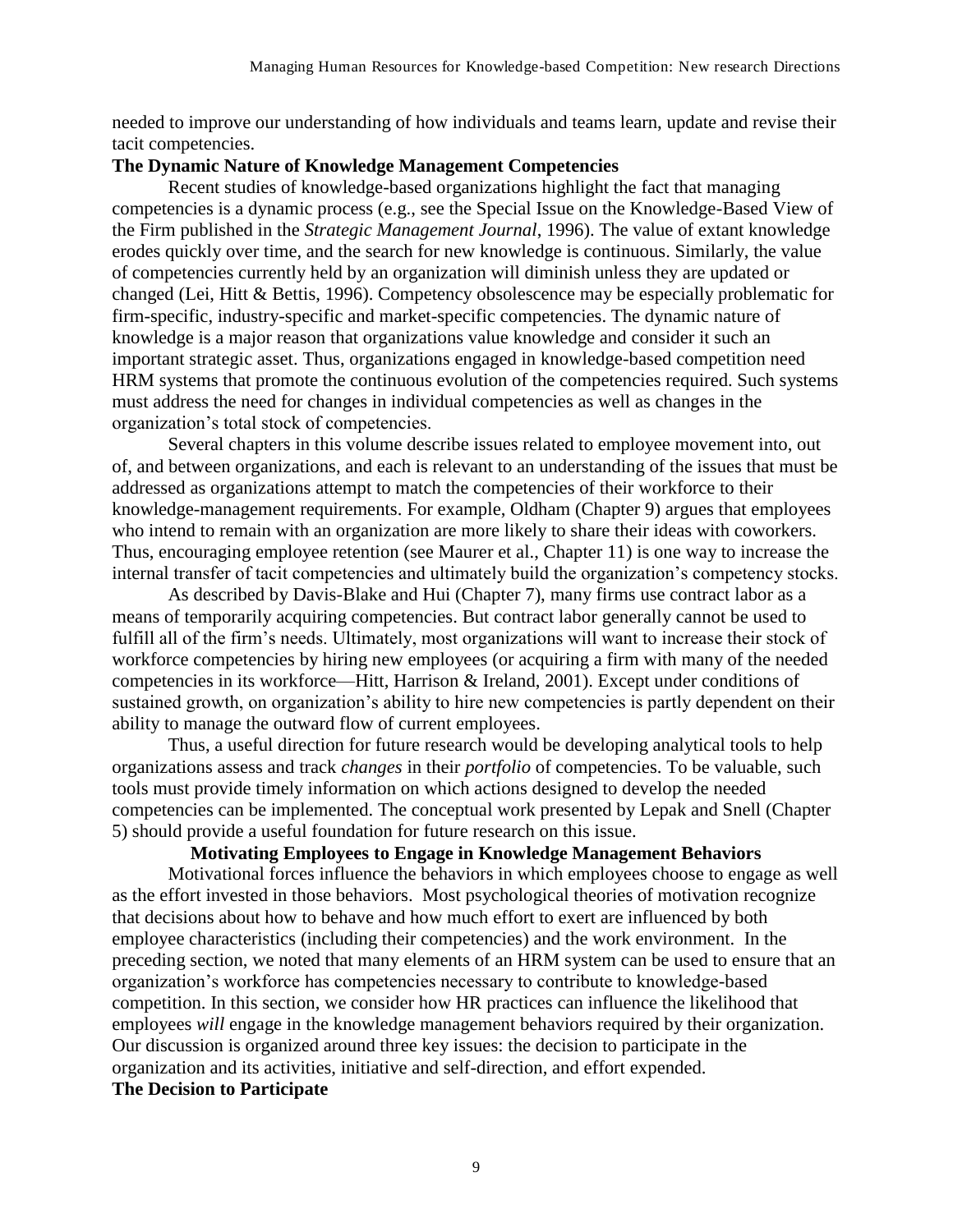Although employment decisions are essentially voluntary for all U.S. employees, descriptions of knowledge-based competition often highlight the ability of knowledge workers to exercise their free will when deciding which organizations to join, on which projects to work, whether to participate in various informal communities of practice, and so on. The tight labor market conditions of the past decade and a view that knowledge-work requires technical knowledge (although knowledge work is much broader) reinforce the belief that knowledge workers have relatively greater freedom to choose where, when and how they work (see Chapter 11).

Clearly, employers need to understand how employees make decisions about whether to participate in various organizational roles and activities, yet these decision processes have not received much research attention. Some researchers have studied job applicants' reactions to employers' hiring practices and the consequences of these reactions for acceptance of job offers, but this work addresses only a small piece of the larger topic of employee decisions to participate in organizations (and how they will participate). Participants in research on job acceptances often are young professionals selecting their first full-time employers. Or, perhaps they are more experienced employees making a decision about whether or not to accept an expatriate assignment. In a knowledge-based economy, decisions to participate extend far beyond accepting or rejecting job offers for full-time employment at home or abroad. For example, in Chapter 2, Deeds explores employees' decision to stay or leave a company after it has been acquired. Given the prevalence of mergers and acquisitions in recent years, this is a critical knowledge retention issue for the acquiring firm. When high-quality employees of the acquired firm leave, the new firm loses considerable value and increases the challenges for realizing synergy from the merger.

After they agree to join the organization, employees of all types almost always have some discretion to engage in some tasks or proactively seek involvement in some projects and activities. Other participation decisions that are important for knowledge-based organizations to understand include employees' decisions about which project teams to join, whether to accept informal leadership and advocate roles, whether to participate as an instructor, who to mentor, and so on. Decisions such as these can influence the performance of employee and others throughout the firm who are affected by the decision. Consider, for example, decisions about whether to participate in training programs, when to participate in such programs, in which programs they participate, and how much of their own knowledge they share with others during the course of their training. In making such decisions, employees shape the development of their own portfolio of competencies and also affect the knowledge portfolios of others. Research that enhances our understanding of how employees make these participation decisions will ultimately help to improve knowledge management within organizations.

# **Self Direction**

Having agreed to participate in an organization, project or activity, employees attend to numerous environmental cues that influence their daily behavior. Job descriptions and work goals are among the most explicit cues that guide the *direction* of employee behaviors. In addition, employees learn behavioral norms by attending to the actions of others and the consequences associated with those actions—that is, they attend to the cues provided by the organization's culture (see Tetrick & DaSilva, Chapter 12). As Mohrman explains, however, knowledge-intensive organizations also rely on their employees being self-directed: "In a dynamic knowledge environment, work can't be fully specified—much must be left to employees' discretion and initiative. Employees are required to focus on the purpose and strategy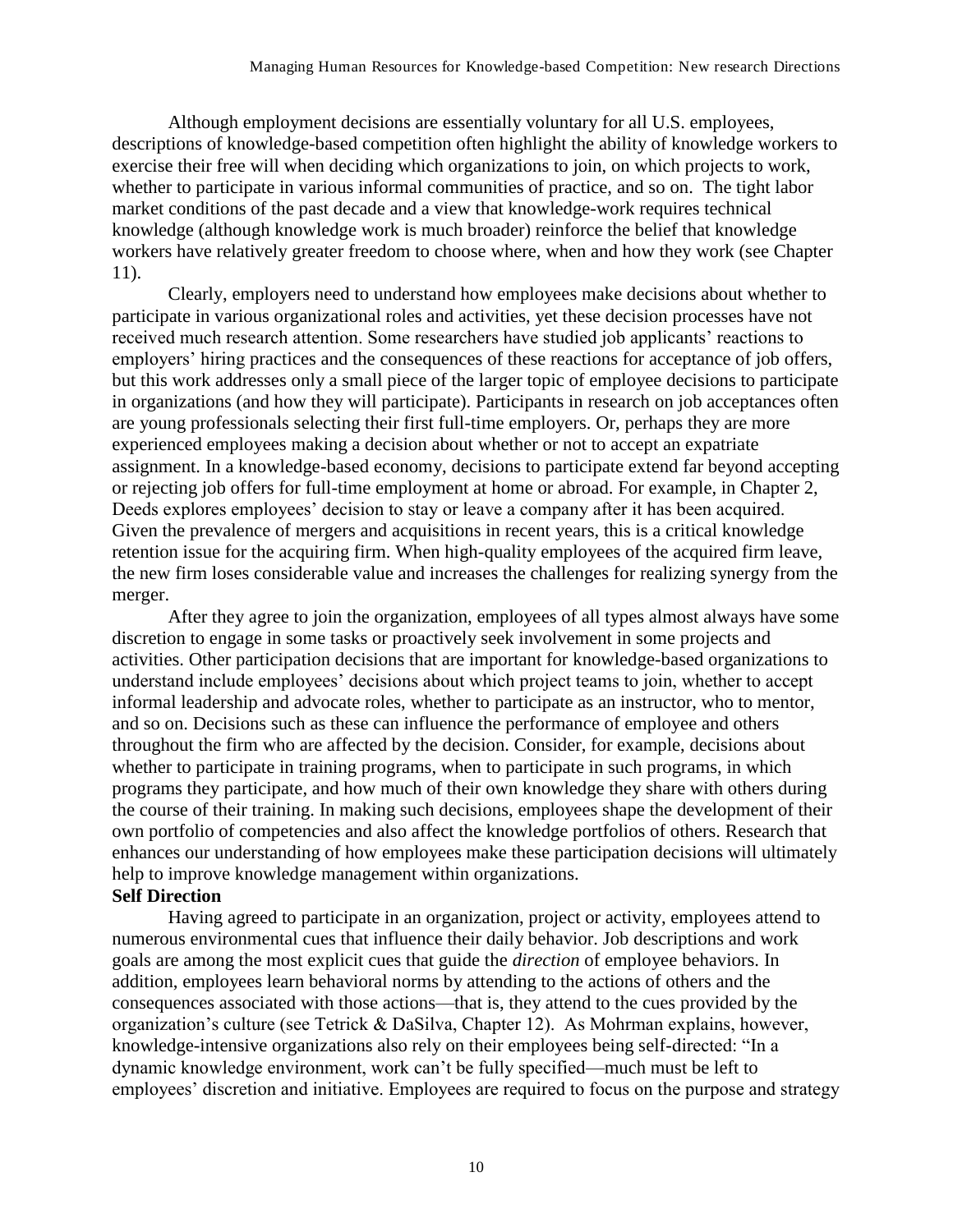of the larger system in order to know how to focus their work" (Chapter 4). Conversely, knowledge workers expect their employers to permit them considerable autonomy in carrying out their responsibilities.

How can HR practices direct employees' attention to the "purpose and strategy of the larger system"? The chapters in this volume suggest that well-designed compensation plans (Lawler, Chapter 10), training programs (Noe et al, Chapter 8), and measurement practices (Boudreau, Chapter 13) can align the direction of employees' behaviors with the strategic objectives of the firm. In addition, assessments of organizational climate and culture can be used to evaluate employees' perceptions of the behaviors and competencies that are valued (Tetrick & Da Silva, Chapter 12).

Whereas there is no shortage of conceptual work on designing HR practices that provide direction for employees, more empirical work is needed. In particular, research is needed to demonstrate the practical steps that organizations can take to establish a "line of sight" between their behavior and the ultimate success of the organization (cf., Boswell, 2000). For example, one useful approach may be to involve employees in the design and implementation of HR practices. Employee participation in the design of HR practices may improve employees' understanding of organizational goals as well as help to ensure that training programs, measurement practices and compensation plans communicate the intended messages and provide the appropriate incentives concerning the competencies and behaviors that the firm values.

New research on the use of goals may also be helpful. The motivational effectiveness of goals is well-established (Locke  $& Latham$ , 1990). When people perform simple and routine tasks, goals appear to increase effort. But when people perform complex tasks and those that require them to learn strategies to enhance their performance, then "do your best" goals are more effective than specific performance goals (Earley et al., 1989; Kanfer & Ackerman, 1989). The apparent reason that specific performance goals are ineffective for employees working on complex and novel tasks is that they interfere with the experimentation and learning that is required to master such tasks. For knowledge-based organizations, goal setting may be most useful when it is used to promote learning (e.g., see Winters & Latham, 1996). Research that examines how to effectively use goals in organizations that rely on self-directed employees who engage in continuous learning is needed to extend the usefulness of goal-setting theory in a new era of knowledge-based competition.

## **Maximizing Effort**

Variability in the effort exerted by employees occurs in two ways: the amount of effort expended at a point in time can be relatively great or small, and the total amount of time (e.g., hours per week) during which effort is expended can be relatively great or small. Two HRM practices that employers can use to maximize both forms of effort are work design and rewards.

**Work design.** Coincident with the evolution of the knowledge economy has been a shift in the design of organizations and jobs. As knowledge-based competition has intensified, so too has the prevalence of enriched, team-based jobs with many potentially motivating attributes. As Mohrman (Chapter 4) explains, however, the design features that would seem to enhance the motivational quality of knowledge work (e.g., significance, variety) may also contain the seeds from which motivational problems grow. For example, the collaborative and team-based nature of knowledge work should enhance employees' experience of task identity. However, the size and complexity of many knowledge-work projects can be so immense that knowledge workers actually find it difficult to identify with the project as a whole. Like assembly line workers,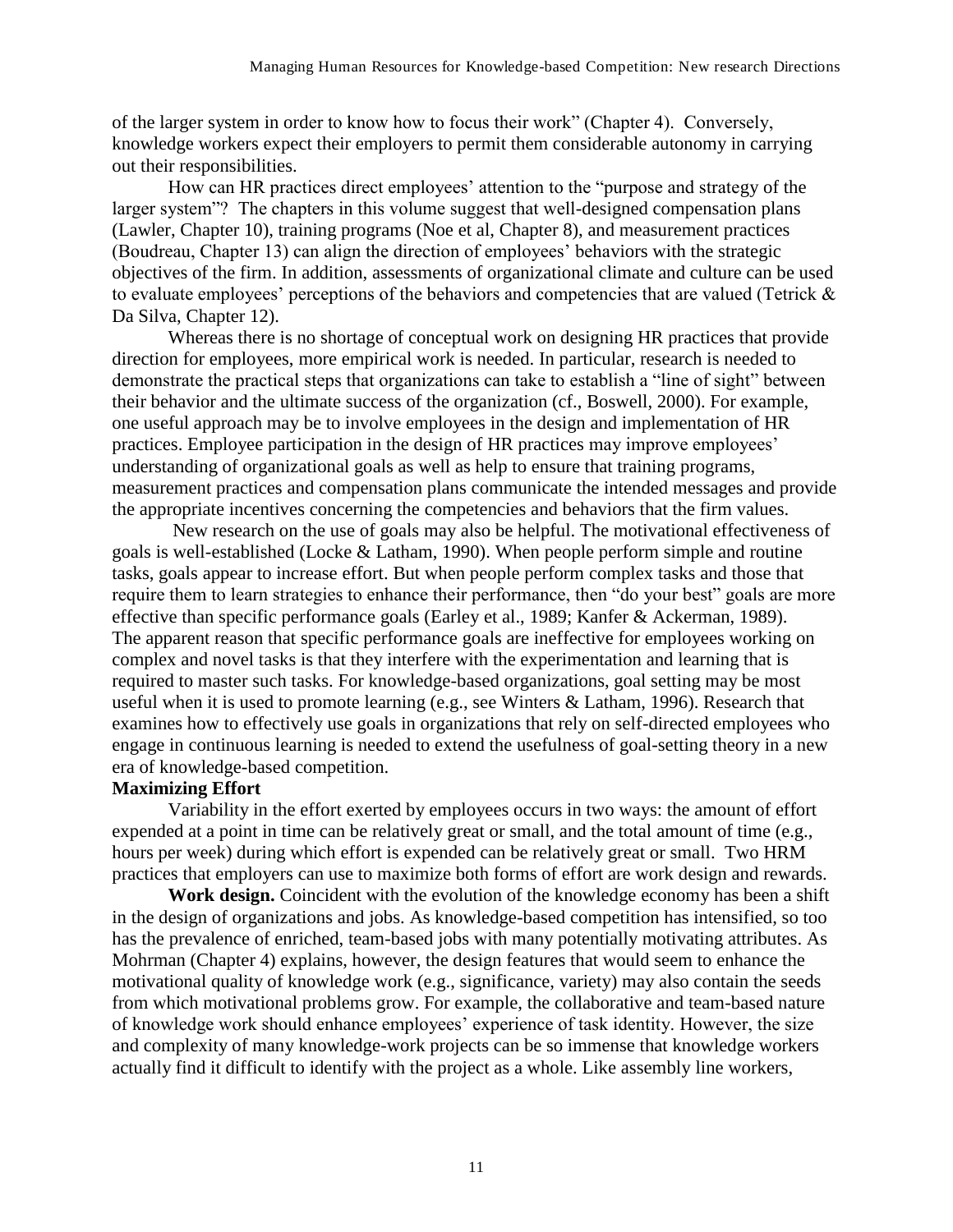knowledge workers may sometimes find it difficult to see the connection between their own efforts and the vision for the organization.

Work designs are changing in other ways, as well. The boundary that separates an organization from its environment has long been recognized as permeable, but increasingly organizations are becoming boundaryless (Bowman & Kogut, 1995). As Deeds (Chapter 2) explains, alliances, joint ventures, mergers and acquisitions all represent strategic actions that enable firms to change or reduce organizational boundaries between firms. As Fiol (Chapter 3) notes, information technologies help to sustain global communities of practice that connect people with common interests and knowledge, regardless of where they are employed. Simultaneously, the boundary that separates work from nonwork life is becoming less distinguishable. Because knowledge can be easily transmitted through space and time, knowledge work is more easily carried out at dispersed locations, including from employees' homes (Mohrman, Chapter 4; Oldham, Chapter 9). And, as employers have increased their reliance on contract labor, they are more accepting of having work performed off-site—e.g., at the contract workers home or another work site. For better or worse, knowledge work often permeates the lives of employees. One consequence of this change in work design is that it is no longer possible to ignore the ways in which conditions beyond an organization's formal boundaries can influence knowledge management behaviors. The "design" of an employee's nonwork life as well as the design of work in other organizations with which an employee has some contact can influence the employee's motivation to engage in the knowledge management behaviors of interest to an employer.

**Rewards.** Of all the HR tools available for managing employee motivation, recognition and rewards often are assumed to be the most powerful. Yet, they are probably the least understood. Researchers continue to hold highly differing views about the effects of rewards on employees, despite many studies on the topic. Some of these differences in perspective are reflected in this volume. One the one hand, Lawler (Chapter 10) asserts that contingent rewards serve the dual role of directing employees' attention to the most important aspects of their work and motivating them to exert maximal effort; as such, they can be effectively used to support the behaviors needed for knowledge-based competition. Lawler's arguments are consistent with research showing that organizations are more likely to achieve their stated goals when employees are rewarded for results that are consistent with those goals (i.e., Montemayor, 1996; Shaw, Gupta & Delery, 2002). Oldham (Chapter 9), however, cautions that aggressively tying rewards to achieving creative outcomes may reduce rather than increase creative output. To avoid this problem, Oldham offers a counter-intuitive suggestion: Instead of immediately recognizing employees' efforts by paying bonuses or offering other valued rewards, he recommends offering small rewards and giving them only after considerable time has elapsed. Research that yields practical suggestions for how to develop effective reward systems in knowledge-based organizations is sorely needed. Similarly research is needed to better understand how all elements of an organization's HR system affect the motivation of the work force.

**Providing Opportunities for Knowledge Management Behavior**

Even if employees understand that knowledge management behaviors are valued in their organization, they have the required competencies to engage in these behaviors *and* they are motivated do so, employees may fail to manage knowledge effectively due to a lack of appropriate opportunities. In order to leverage the knowledge management capability of a workforce, organizations must make it easy for knowledge to flow into and throughout the organization. In the language of Boudreau (Chapter 13), knowledge management is more likely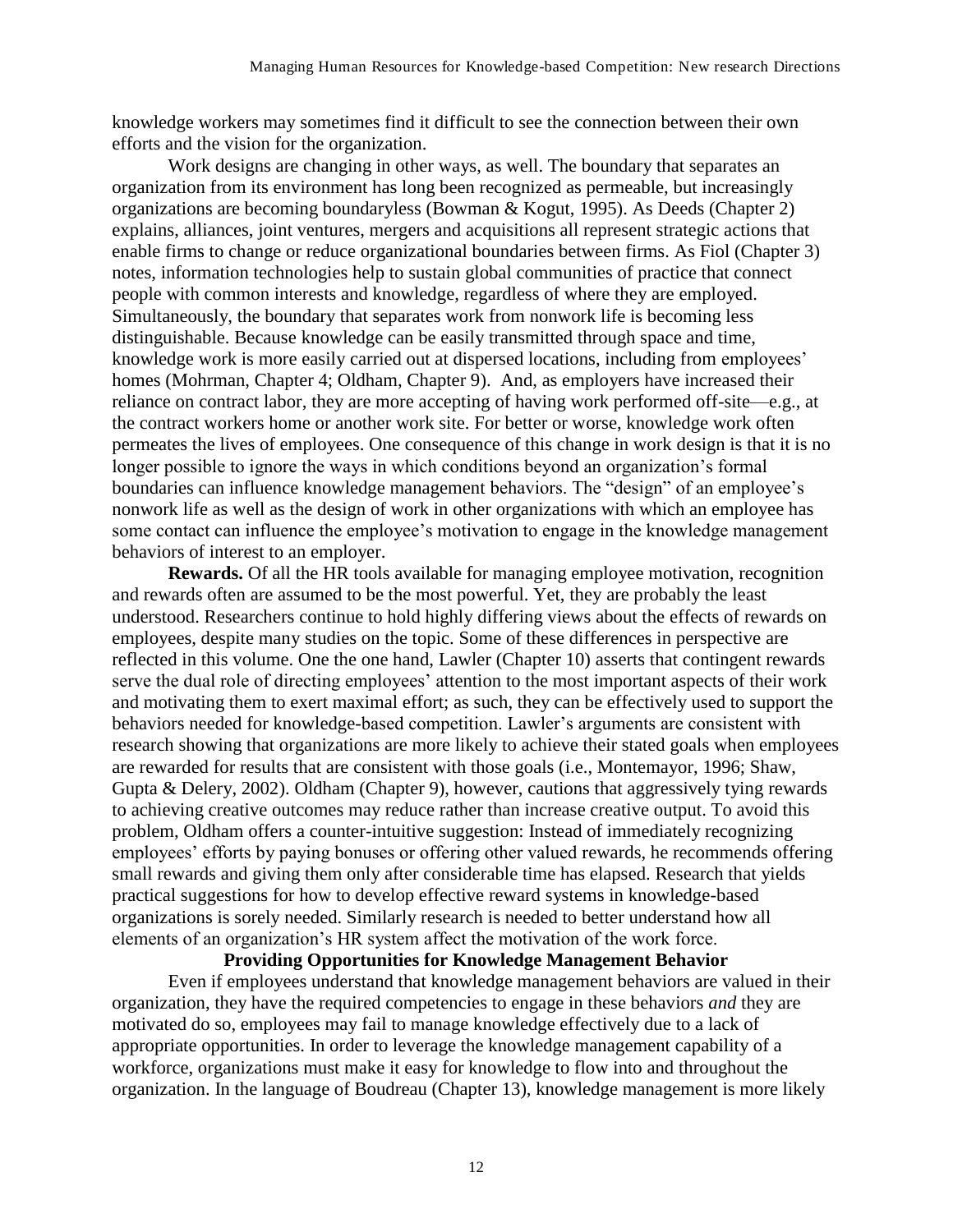to occur when it is enabled by the structural aspects of the environment. Similarly, Oldham's (Chapter 9) discussions about the importance of workspace designs hint at the importance of designing appropriate opportunities for knowledge creation. Next, we consider two approaches that organizations have used to improve knowledge sharing opportunities: electronic knowledge management systems and team-based organizational designs.

## **Electronic Opportunities for Knowledge Management**

During the 1990s, the installation of new information and knowledge management systems was a popular approach for providing more opportunities to employees for engaging in knowledge acquisition, creation, sharing, application and updating. By design, electronic knowledge management systems were intended to make it easier for employees in an organization to recognize that they face similar challenges, discover each other, discuss common problems, and collaborate in finding solutions. In practice, however, electronic knowledge management systems appear to have been most useful for knowledge storage and passive knowledge distribution than for stimulating employees to search for new knowledge used for creativity and innovation. Furthermore, most information technologies do not support any form of tacit knowledge management. For creativity, innovation and tacit knowledge management, person-to-person exchanges appear to be more useful than document exchanges (Hansen, Nohria & Tierney, 1999).

Furthermore, as the discussion of Fiol (Chapter 3) and Noe et al. (Chapter 8) indicate, knowledge management technologies that simply reproduce ineffective communication patterns will not achieve the objective of improving an organization's knowledge management practices. If bureaucratic procedures and organizational boundaries ensure that employees are most likely to communicate with other people having similar and related knowledge, the means of communication is of little consequence. Although an electronic information management system may make it easier for people to communicate across geographic distances, it is not likely to overcome communication roadblocks caused by administrative and structural barriers.

Most readers of this volume are not likely to conduct the type of research needed to improve the design of electronic knowledge management systems, in general. But they may be particularly qualified to conduct research on the effective design of one type of electronic knowledge management system—namely electronic HR systems. For example, there has been research on the use of computer-monitoring in performance appraisal,. Although many views of this type of intervention have been negative, and have emphasized the increased stress involved (e.g., Amick & Smith, 1992; Chalykoff & Kochan, 1989), others have found that computer monitoring can improve the performance of more highly skilled employees (e.g., Aiello & Kolb, 1995). Therefore, it is possible that computer-based appraisals might be more effective with knowledge workers or in settings where the creation and dissemination of knowledge is important. There has also been research on computerized cognitive ability tests for selection (Mead & Drasgow, 1993), computer based interviewing (Martin & Nagao, 1989), and computer based attitude surveys (Lautenschlager & Flaherty, 1990). Perhaps these methods will be more effective when dealing with employees who work in knowledge-oriented jobs, since these employees are likely to be more comfortable around computers and electronic communications. Clearly these are important directions for future research.

For decades, science fiction writers have painted a future in which computers are as "intelligent" as humans. But as scientists working in the field of artificial intelligence now know, the task of creating a computer that matches the abilities of humans—to learn, see simple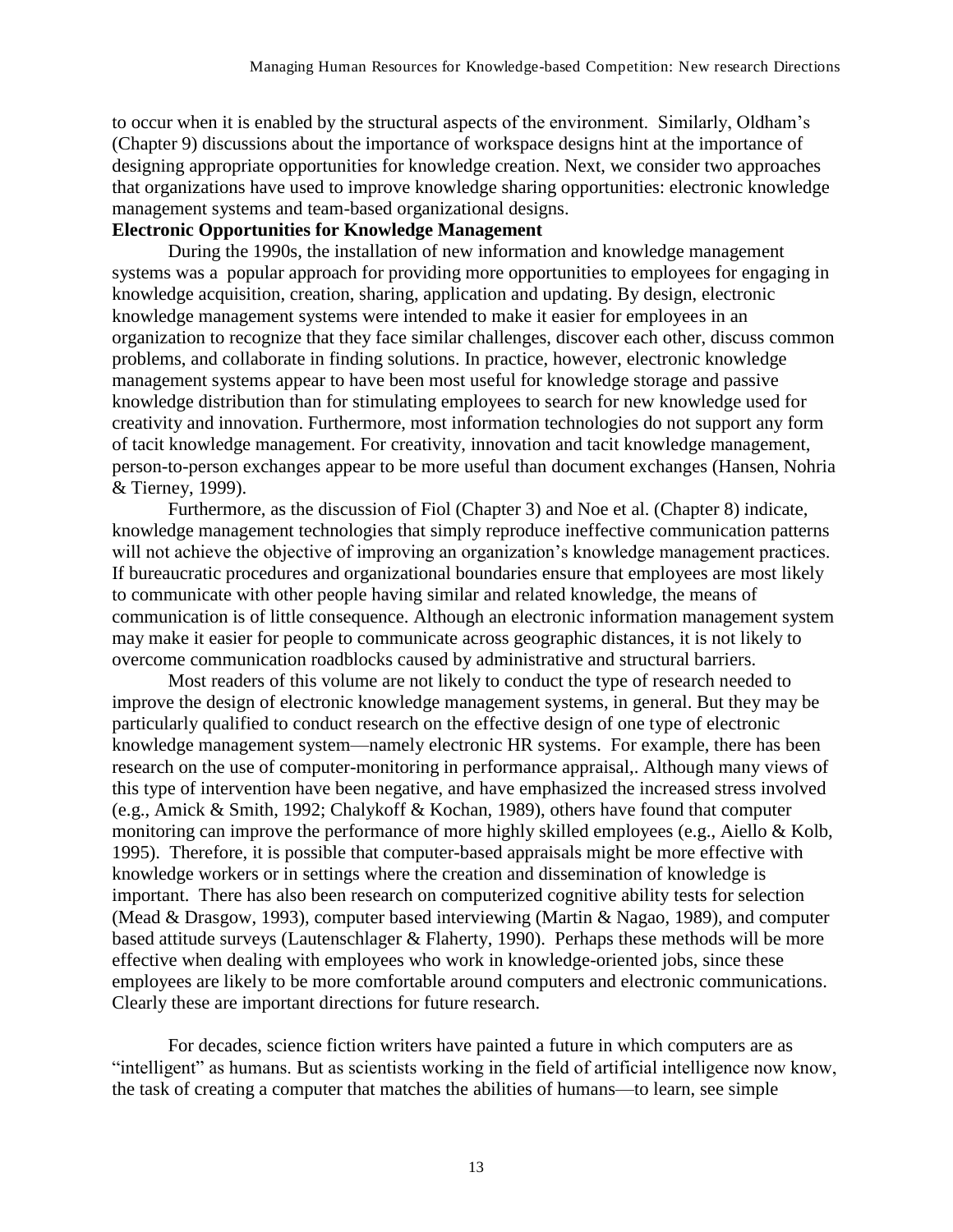patterns embedded in a complex array of visual cues, synthesize information and give it new meaning—has yet to be accomplished. Without question, computers are more effective than people when it comes to storing, manipulating and distributing the information that people contribute. But they can do so only to the extent that people articulate useful knowledge and enter it into the electronic system. Even in the best companies, most knowledge never appears in documents or databases. The vice president of knowledge management at Unisys recently estimated that only 2% of their firm's knowledge is ever written down; 98% resides inside people's heads. Perhaps this is why, according to some estimates, knowledge management activities at Xerox—a widely recognized KM leader--is 20% technology and 80% people.<sup>2</sup>

The problem company's face is not simply that people *don't* record everything they know; the problem is that people *can't* record everything they know because much of their knowledge is implicit or tacit. Valuable tacit knowledge is often created and shared through social interactions--with experts, with customers, and even with competitors. For this reason, learning organizations encourage face-to-face encounters. Meetings around the water cooler are encouraged rather than discouraged. Social events, network builders, mentoring, classroombased workshops, conferences and community service are all seen as forums for developing and sharing tacit knowledge. Restructuring work places to include more shared community space also supports knowledge sharing and learning via informal conversations. These community spaces may include new forms of conference rooms without doors or walls specifically designed to invite, foster and encourage informal conversations among employees. Looking for a new way to support face-to-face knowledge exchanges, one company considered moving its coffee shop from the in-house restaurant to the company library. Ultimately, the idea was never implemented due to building code restrictions. Nevertheless, this company was on the right track--it recognized that minor spatial arrangements can have major implications for the creation and sharing of knowledge.

 Consider the tacit knowledge that is needed to function effectively in a new culture—for example, understanding how to close a deal with a major client in another country. One can read about the values and norms of that country, but the usefulness of written descriptions is limited. Understanding how a country's values and norms shape day-to-day business operations is virtually impossible without face-to-face conversations with experienced colleagues who have firsthand knowledge. The importance of cultural knowledge pervades business activities. In the pharmaceutical industry, for example, a company's ability to acquire tacit cultural about the FDA may result in superior drug applications, reduced time for review and approval, and an earlier product launch. Considering that a blockbuster drug may generate annual sales of billions of dollars, each day is critical in a highly competitive market.

#### **\*\*\***

 $\overline{a}$ 

Whether tacit or explicit, knowledge creation and knowledge sharing almost always involve some direct communication and interaction between people who have expertise and people who wish to use the expertise. Thus, knowledge-based activities must ultimately recognize and overcome a variety of social barriers. We have already alluded to one social barrier that blocks knowledge sharing—the finger-pointing blame game that often follows failure. Fear of losing power is another social barrier to knowledge sharing. Clearly, knowledge is power in today's knowledge economy—so sharing knowledge means sharing power, or

<sup>2</sup> K. Husted and S. Michailova (2002). "Diagnosing and fighting knowledge sharing hostility." *Organizational Dynamics* 21 (1): 60-73.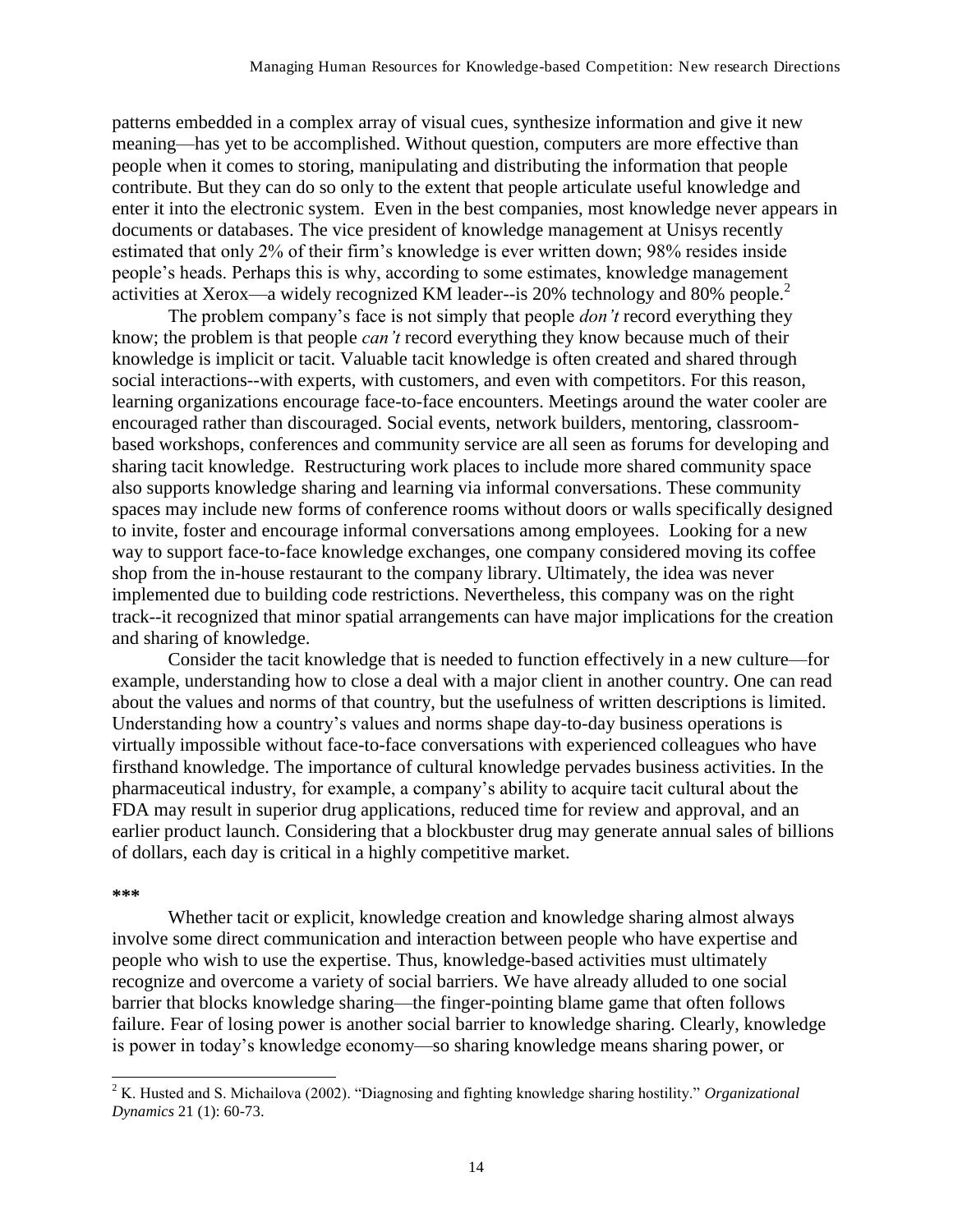perhaps even losing one's power. In a turbulent and uncertain job market, tacit knowledge is a critical source of individual competitive advantage. The issue of power is woven into the fabric of a variety of social barriers related to knowledge sharing.

Another social barrier that restricts the free flow of knowledge stems from the judgments people make about each other's credibility and trustworthiness. Unfortunately, these judgments may be based on biases and stereotypes instead of the actual credibility and trustworthiness of the people involved. For many employees, it is difficult to trust a stranger. A user of Textron's knowledge management system put it this way: "We don't know the people responding [to electronic inquiries] in most cases, and there are no metrics for the quality of responses. [So] we'll make decisions based on people we know, not people we don't know. Credibility is the name of the game."<sup>3</sup>

In any large organization, people know only a subset of the members. And who do people tend to know? Management scholars have conducted numerous studies of the friendship and communication networks that develop in work organizations, and the findings are clear. People tend to know and more easily trust those who are similar—that is, those of the same gender, approximately the same age, and with the same racial or ethnic background. How does this affect knowledge sharing? Studies of communication networks suggest that demographic differences between employees may interfere with knowledge sharing unless organizations take specific steps to override the natural tendency of people to communicate more easily with those who are similar and those who are familiar. A consulting firm did just that when it adopted the practice of setting aside the third Friday of each month as a day when everyone would get together. Typically, the consultants worked at their clients' offices, leaving the home office virtually deserted. Especially during the most active business periods, the consultants seldom had time for personal interaction with each other. To increase social contact and make it easier to keep up with internal developments, they agreed that each month one of the offices would host a gathering on the third Friday. Over time, these gatherings provided the consultants with more opportunities to build personal relationships and establish greater trust amongst them. Parties, social outings, face-to-face meetings, and other activities that encourage employees to get to know each other can help, but especially in large companies they will never solve the problem completely. Recognizing that a more formal solution was needed, one company developed a network of "knowledge integrators." The knowledge integrators help bring together people in different areas of the company to share their knowledge. If a project manager needs to locate a subject matter expert for assistance with an acute problem, she contacts a knowledge integrator, who then locates the right person. Because the knowledge integrators have deep knowledge about the business as well as the people, they can locate relevant knowledge and filter through irrelevant information.

When the objectives of project teams or communities of practice include learning from others and developing creative solutions, most people agree that diverse perspectives are needed. Indeed, the growing use of teams reflects the faith that people have in the value of diversity. Beyond internal initiatives, many organizations develop alliances with suppliers, customers and even competitors to gain new knowledge. International Sematech is an example of a multilateral alliance that supports learning through collaborative research. Through joint participation, 13 semiconductor manufacturers from seven countries share knowledge and expertise in ways that ultimately influence the entire industry. Network structures like this are intended to maximize

<sup>&</sup>lt;sup>3</sup> Foote, E. Matson, L. Weiss, and E. Wenger. (2002). Leveraging group knowledge for high-performance decision making. *Organizational Dynamics*, 31(3): p. 288.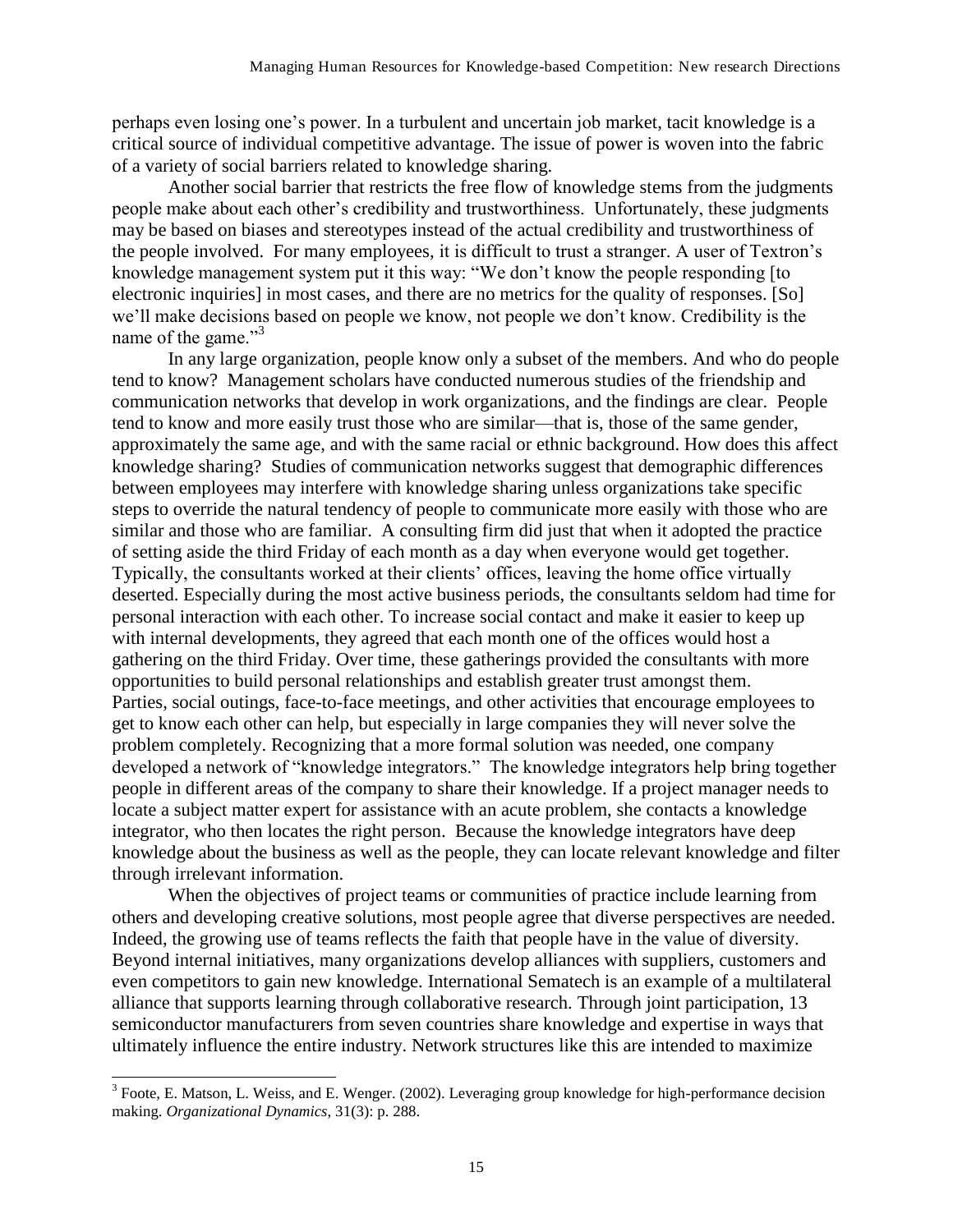knowledge flows among organizations. Such links can improve the organization's understanding of problems that lie beyond its own boundaries as well as motivate other members in the network to share knowledge and expertise to find creative solutions.

Substantial research supports the view of diversity as a valuable resource. As anyone who works in a diverse team knows, however, creativity and learning do not always come easily for diverse teams. Interpersonal conflicts, slower decision making, and greater turnover among team members are among the costs of team diversity, and this is true regardless of the source of diversity (e.g., differences in functional expertise, industry experience, age, tenure, ethnicity, gender, and so on).<sup>4</sup>

When team members share too little common ground, the team may be unable to use its diversity effectively—not because the members lack basic competencies or because they are unmotivated, but because effective communication is too difficult. Fortunately, communication problems, whether related to diversity or not, can be managed by using agreed upon format and questions, and clear roles depending on the meeting's level of importance. Having preestablished roles such as note taker, synthesizer and knowledge integrators along with subject matter expert and facilitator may further reduce communication issues and foster knowledge sharing.

## **Relying on Teamwork to Provide Opportunities for Knowledge Management**

In recognition of the limits of electronic knowledge management systems, organizations engaged in knowledge-based competition have been quick to adopt team-based organizational designs to increase opportunities for people to span boundaries that might otherwise be barriers to information flow (Bouty, 2000; Mohrman, Chapter 4). We agree that team-based organizational structures are likely to create more opportunities for employees to engage in effective knowledge management. Nevertheless, much more research is needed to provide insights about how to ensure that the opportunities for knowledge management within and between teams are optimized.

Knowledge-intensive organizations encourage the proliferation of cross-functional, multidisciplinary and even inter-organizational teams. These are not the familiar and static production-focused work teams often found in modern manufacturing or client-focused service organizations. Employees working in knowledge-intensive organizations often have broadly defined work responsibilities that require them to participate as members of *multiple teams*. For one project they may serve as the team leader; for another they are called upon occasionally as an expert advisor in a narrowly defined area. One project may require frequent meetings and close working relationships; another may require each person to make significant progress

 $\overline{a}$ 

<sup>&</sup>lt;sup>4</sup> See Jackson, S. E., May, K. A., and Whitney, K. "Understanding the Dynamics of Diversity in Decision Making Teams," in R. A. Guzzo and E. Salas, eds., *Team Decision Making Effectiveness in Organizations,* San Francisco: Jossey-Bass, 1995, pp. 204-261; T. Kochan and associates, "The Effects of Diversity on Business Performance: Report of the Diversity Research Networks," *Human Resource Management Journal,* 2003 (in press).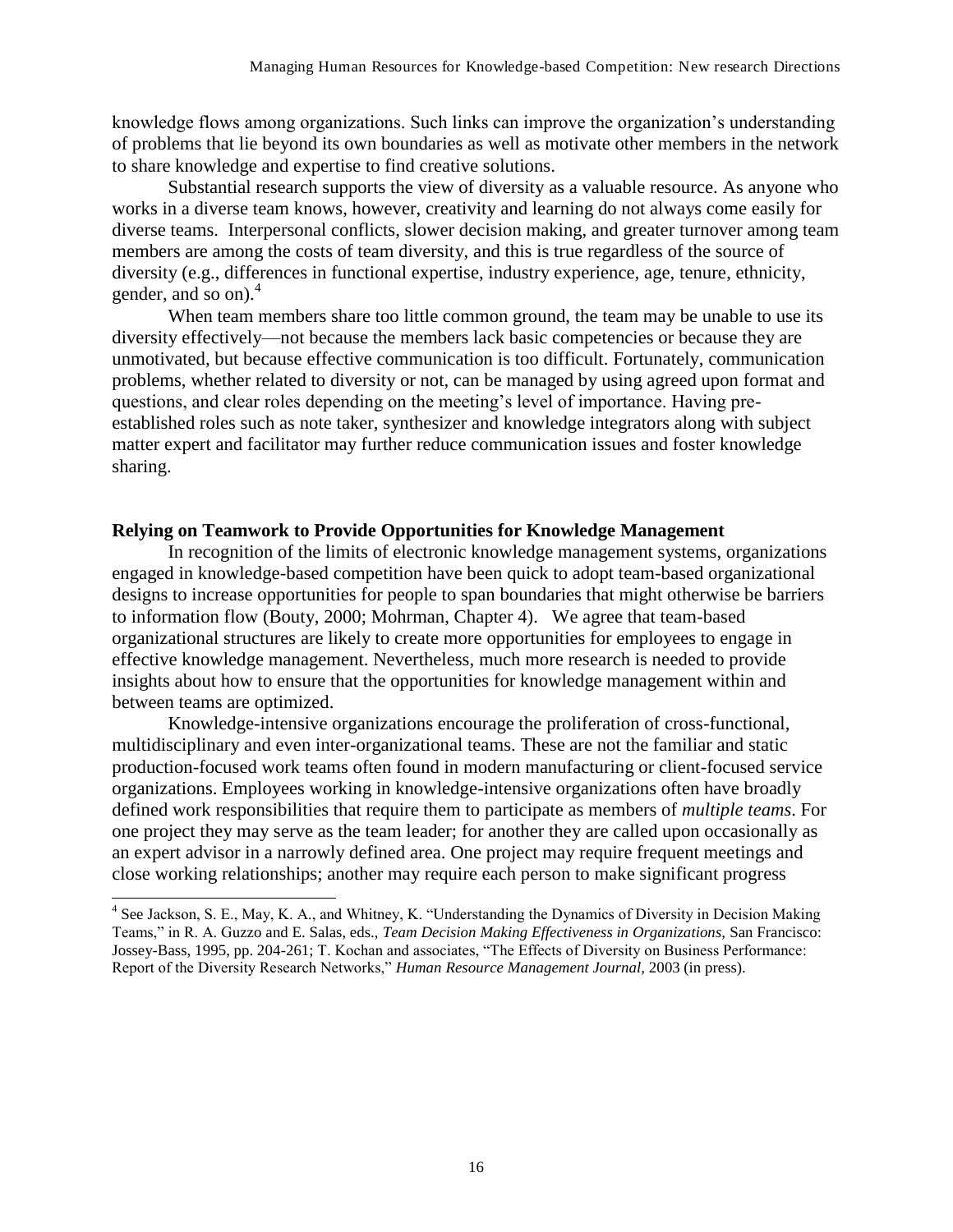working alone, with meetings of the whole team occurring only occasionally. Furthermore, these team structures are *dynamic*. As work requirements change, some new teams may be formed, other teams may be reconfigured or given new responsibilities, and/or a team may be disbanded. For knowledge-based organizations, it is assumed that a key advantage of team-based work is that it promotes the fluid movement of knowledge (Bontis & Crossan, 1999). That is, dynamic and flexible teams are a structural solution to the management challenge of ensuring that employees have many opportunities to acquire, create, share, apply and update their knowledge.

Although research on improving work team functioning has increased during the past decade, much of that research has assumed a static view of work teams and does not reflect the fluid and dynamic nature of work in knowledge-intensive organizations. As several chapters in this volume emphasize, successful knowledge-based competition depends on the *mobility* of knowledge. Knowledge becomes mobile through human interaction. Thus, it follows that human resource management practices can contribute to the success of knowledge-intensive organizations by identifying the optimal patterns of interactions needed for knowledge to become mobile, and encouraging and facilitating these interactions. Organizing employees into project teams may improve their opportunities to engage in effective knowledge management, but there is little understanding of how team design and team staffing influence knowledge sharing, creation, acquisition, application and updating among team members.

Despite their increasing popularity, cross-functional teams do not always achieve their objectives. Staffing decisions may contribute some of the problems that interfere with the performance of such teams. For example, a study of R&D teams found that high amounts of functional diversity interfered with the teams' technical innovativeness as well as their performance against schedules and budgets (Ancona & Caldwell, 1992). Other studies have found that demographic diversity within teams can increase conflict and turnover rates in the team (Jackson, May & Whitney, 1995). Such findings suggest that poor staffing may create situations in which team members have little opportunity for effective knowledge sharing. When team members share too little common ground, the team may be unable to use its diversity effectively—not because the members lack basic knowledge management competencies nor because they are unmotivated, but because effective communication is difficult. Nahapiet and Ghoshal (1998) argued that effective knowledge exchange is most likely to occur when a social network exists to facilitate the exchange (see Noe et al., Chapter 8). One implication is that team staffing decisions should attend to the social capital available to a team. Because a team's social capital is likely to be at least partly related to the demographic characteristics of team members (e.g., their age, tenure, gender and ethnicity), attending to the team's social capital is fraught with difficulties, especially for HR researchers and practitioners. Nevertheless, HR practices that ignore the enabling role of social capital may inadvertently detract from organization's ability to maximize its employees' knowledge management opportunities.

The internal composition of a team is not the only factor that can constrain or create knowledge management opportunities—connections between team members and others inside and outside the organization (i.e., internal and external social capital) also play a role. For example, a study of R&D teams found that functionally diverse teams were most effective when team members were well connected to an external network with whom the team members communicated (Keller, 2001; see also Ancona & Caldwell, 1992). The external communications of team members also influence knowledge transfer between firms that enter into strategic alliances. Such alliances, in turn, often spring from relationships that are forged through contacts between employees who represent their firms by serving on the technical committees of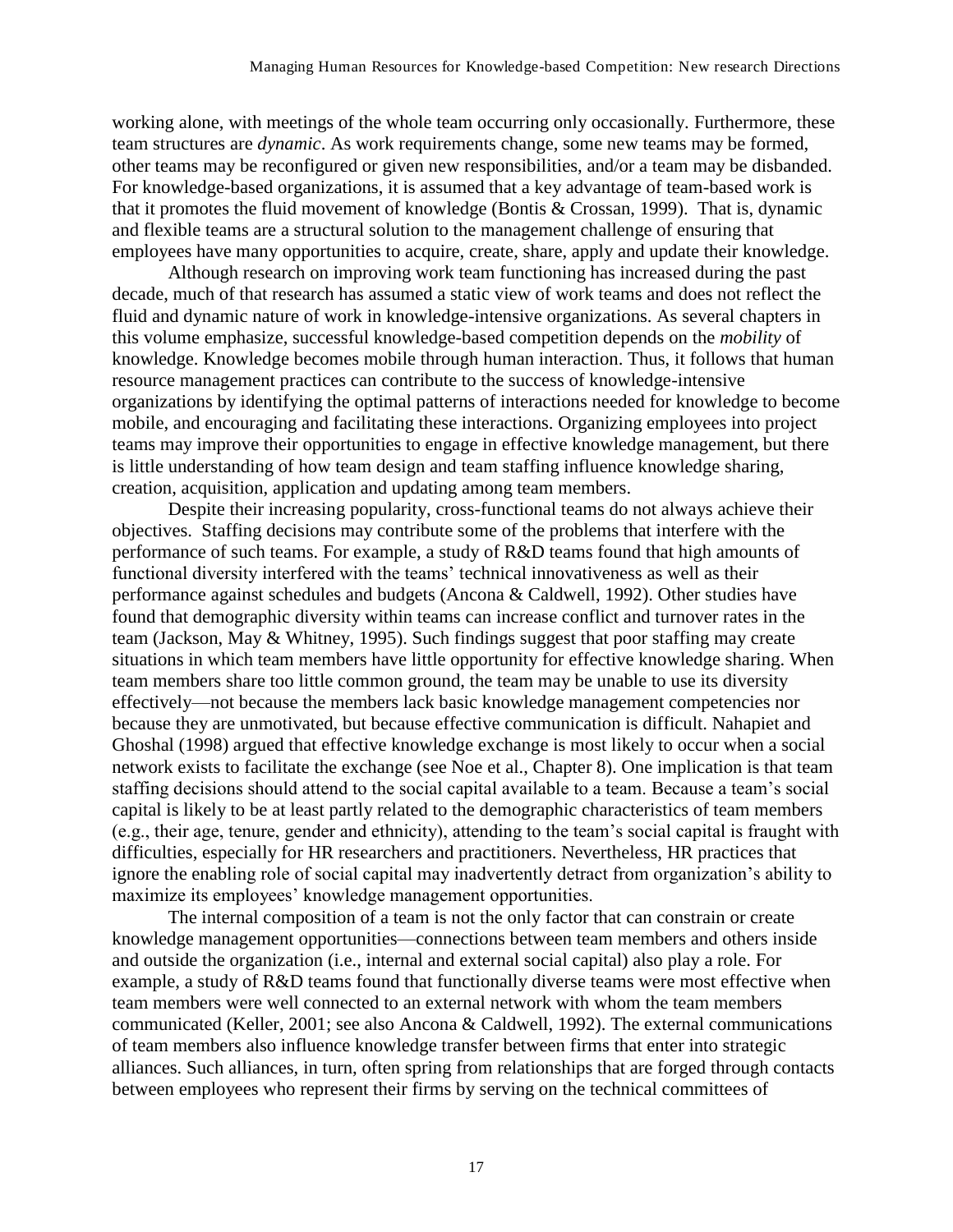cooperative technical organizations (CTOs). CTOs serve as a mechanism for members of an industry to collaborate and agree on shared technical standards for future products and services. In a study of firms that manufacture and service cellular products, participation in CTOs was related to a firm's subsequent involvement in strategic alliances among members of the CTO. Furthermore, the evidence indicated that subsequent strategic alliances were most likely when a firm's representative in the CTO was a long-standing member who had developed an extensive network of relationships with representatives other firms (Rosenkopf, Metiu, & George, 2001).

Findings such as these remind us that a team does not function in a vacuum. Just as the composition of the team shapes opportunities for effective knowledge management behaviors, the external intra- and inter-organizational landscape also shapes the team's knowledge management opportunities (Joshi & Jackson, in press; Tsai, 2002). Thus, when staffing teams, the question of who is *not* in a team may be as important as the question of who *is.* The development of HR practices that facilitate the creation of externally connected teams would appear to be useful. Again, however, more research is needed before prescriptions can be offered regarding how to design the "external" landscape of a team to maximize its opportunities for effective knowledge management.

#### **Conclusions**

Effectively managing human resources for knowledge-based competition requires adopting a strategic approach. A strategic approach to managing human resources recognizes that an organization's competitive environment and strategic imperatives should be reflected in the organization's HR practices. It also recognizes that the only sustainable HR practices are those that simultaneously address the needs of employees and those of employers. As described in Chapters 1 and 2, effective knowledge management has become a strategic priority for organizations across a wide range of industries. Likewise, many employees have begun to evaluate their employment conditions and opportunities based on the knowledge enhancing opportunities they provide. Thus, both employers and employees could benefit from research that improves our understanding of how HR practices can be used to continuously improve the knowledge management capabilities of employees.

In this chapter, we have argued that the design of effective knowledge-management practices begins with the identification of knowledge-management behaviors. Our discussion has focused on generic knowledge management behaviors that are generally cited in the extant literature: knowledge acquisition, knowledge creation, knowledge sharing, knowledge application, and knowledge updating. This list of behaviors should not be treated as definitive. Research is still needed to document the claim that firms engaged in knowledge-based competition are more effective. In addition, we encourage research to identify the knowledge management behaviors needed to succeed in specific industries and markets. The development of methods for identifying important firm-specific knowledge-management behavior should be pursued.

Assuming that the behaviors needed for effective knowledge-based competition can be identified, research is required to improve our understanding of the individual competencies and the contextual conditions that support or discourage the behaviors. For researchers who wish to study the relationship between individual competencies and knowledge management behaviors, the concept of tacit competencies, introduced in this chapter, may pose a particular challenge. Because tacit competencies are difficult to identify and measure, they may be ignored. We hope that this tendency will be resisted, however, for tacit competencies also may prove to be the most valuable to both employers and employees. Furthermore, whereas sophisticated HR practices for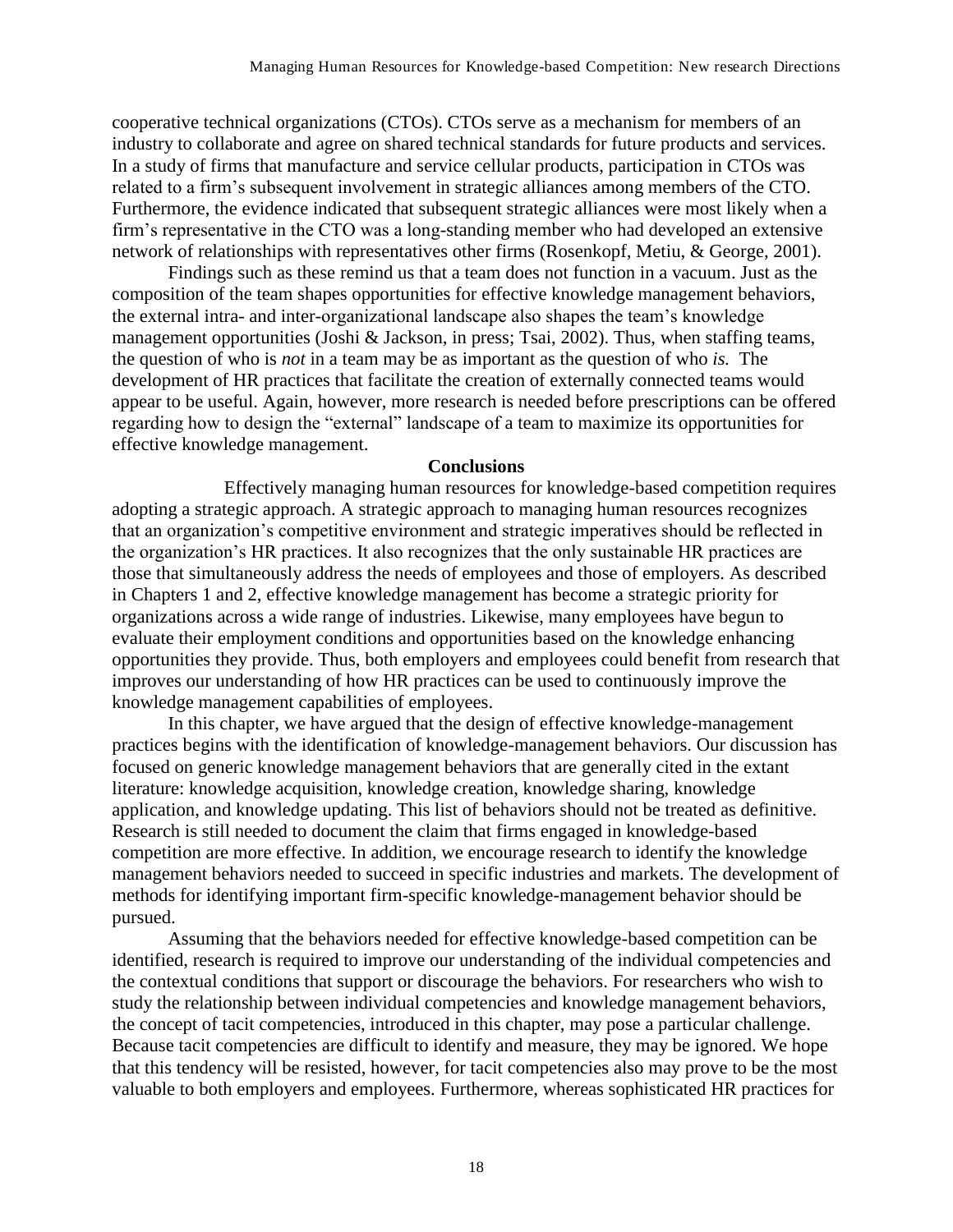managing explicit competencies already exist, there is a great need to develop equally sophisticated approaches for managing tacit competencies.

Regarding the contextual conditions that support or discourage effective knowledge management, we have briefly commented on (a) factors that signal the importance and desirability of these behaviors; (b) factors that motivate employees to engage in the behaviors, including conditions in the employing organization as well as conditions beyond the organizational boundaries; and (c) electronic and social structures that may expand or constrain opportunities for effective knowledge management. Clearly, a complete discussion of the conditions that influence knowledge management behaviors is beyond the scope of this chapter and this volume. Our objectives here were more modest.

One objective of our discussion was to highlight the wide range of contextual conditions to which HR researchers should attend as they strive to develop HR practices that support knowledge-based competition. [culture, team context, home, etc—SJ needs to list some specific]

A second objective was to emphasize that any particular HR practice can affect an employee in many different ways. Thus, research is needed that considers the *combined* effects of an organization's entire set of HR practices. To be effective, the elements that comprise the total HR system should jointly encourage and support workforce effectiveness by ensuring employees have the required competencies, are motivated to use these competencies, and have appropriate opportunities to engage in behaviors that contribute to competitive advantage. Under the traditional model of personnel management, each area of HR practice was closely tied to one or perhaps two particular tasks. For example, job analysis and competency modeling were viewed as relevant primarily for identifying the required behaviors. Staffing, training and development practices were viewed as relevant primarily for ensuring that individual employees had the required competencies. Performance management and rewards were viewed as relevant primarily for managing motivation. The issue of whether employees had appropriate opportunities to engage in the behaviors required for the organization's success was often ignored or assumed to be a given. By contrast, a strategic perspective assumes that all available HR practices can and should be used simultaneously to achieve the four major HR tasks.

A final objective for this chapter was to acknowledge the need for more integration of micro- and macro- research traditions at all stages of the research endeavor—from the formulation of a research question through the design of the study to the final interpretations and conclusions. In other words, we hope readers will be motivated to acquire new knowledge from other fields, share their own expertise with researchers who adopt different perspectives and methods, and work collaboratively with other researchers to generate new knowledge. We and the other chapter authors in this volume have attempted to engage in these same knowledge behaviors throughout the process of preparing this volume and have experienced the difficulties involved. Clearly, our efforts represent only the first step, and much more work is needed. For organizations to compete effectively in the future, they must simultaneously manage knowledge at macro (organizational) and micro (individual and team) levels. Thus, they need to understand how knowledge management practices aimed at each level of organization (e.g., within teams, between businesses) influence knowledge management at the other levels. Research that integrates available knowledge from the fields of strategic management, organizational theory, organizational behavior, and human resource management will be needed to create this understanding. We hope our volume serves as a catalyst for such research. **References**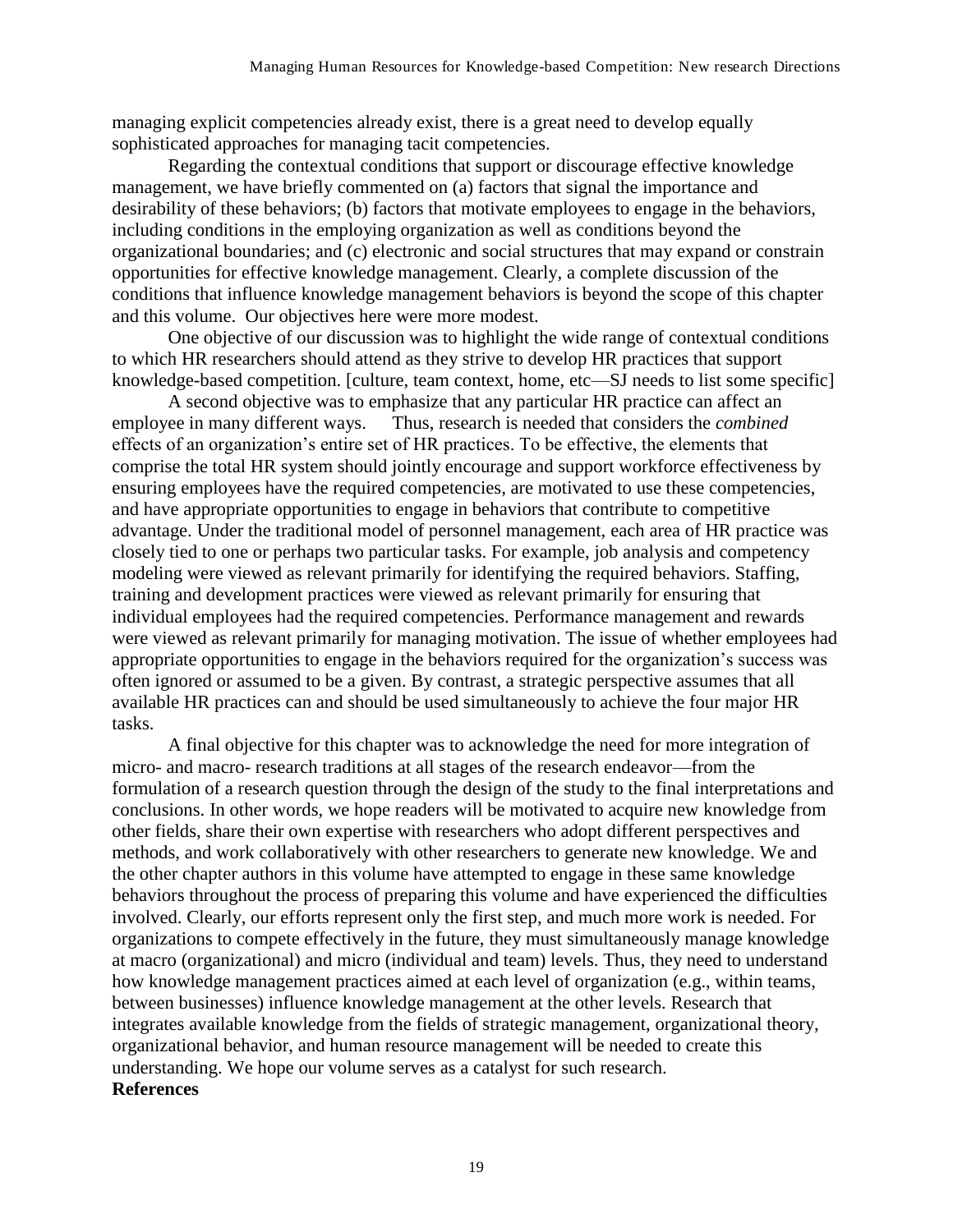Aiello, J.R., and Kolb, K.J. (1995). Electronic performance monitoring and social context: Impact on productivity and stress. *Journal of Applied Psychology*, 80, 339-353.

Amabile, T. M. (1979). Effects of external evaluation on artistic creativity, *Journal of Personality and Social Psychology,* 37, 221-233.

Amabile, T. M., Conti, R., Coon, H., Lazenby, J., and Herron, M. (1996). Assessing the work environment for creativity, *Academy of Management Journal,* 39, 1154-1184.

Amick, B.C., and Smith,M.J. (1992). Stress, computer-based monitoring and measurement systems: A conceptual overview. *Applied Ergonomics*, 23, 6-16. Arthur, J. B. (1994). Effects of human resource systems on manufacturing performance and turnover. *Academy of Management Journal,* 37, 670-687.

Barney, J. (1991). Firm resources and sustained competitive advantage. *Journal of Management,*  17, 99-120.

Becker, B. B., & Huselid, M. A. (1998). High performance work systems and firm performance: A synthesis of research and managerial implications. *Research in Personnel and Human Resource Management,* 16, 53-101.

Bontis, N. and Crossan, M. M. (1999). Managing an organizational learning system by aligning stocks and flows of knowledge. Paper presented at the Conference on Organizational Learning: Lancaster, UK, June 6-9.

Boswell, W.R. (2000). *Aligning employees with the organization's strategic objectives: Out of "line of sight", out of mind*. Ithaca, NY: Unpublished Ph.D. dissertation, NYSSILR, Cornell University.

Bouty, I. (2000). Interpersonal and interaction influences on informal resource exchanges between R&D researchers across organizational boundaries. *Academy of Management Journal*, 43, 50-65.

Bowman, E. & Kogut, B. (1995). *Redesigning the firm.* New York: Oxford University Press.

Brews, P. J., and Hunt, M. R. (1999). Learning to plan and planning to learn: Resolving the planning school/learning school debate, *Strategic Management Journal,* 20, 889-913.

Cannella, A.A., Hambrick, D.C. (1993). Effects of executive departure of the performance of acquired firms. *Strategic Management Journal*, 14, 137-152.

Chalykoff, J, and Kochan, T.A. (1989). Computer-aided monitoring: Its influence on employee satisfaction and turnover. *Personnel Psychology*, 40, 807-834. Chappelow, C. T. (1998). 360-Degree Feedback. In C. D. McCauley, R. S. Moxley and E. VanVelsor, (eds.) *Handbook for Leadership Development* (pp. 29-65)*.* San Francisco: Jossey-Bass.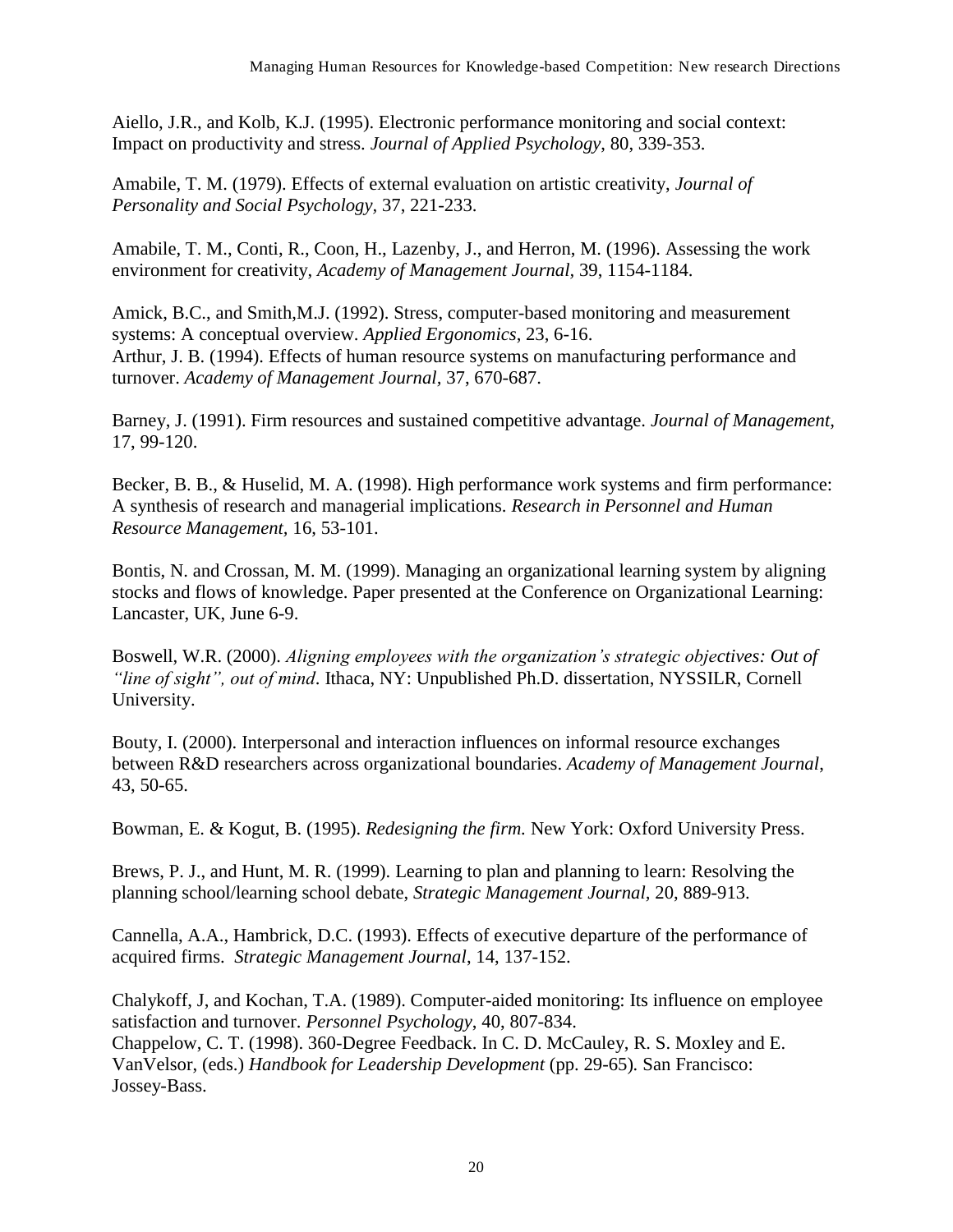Clarkson, M. B. E. (1995). A stakeholder framework for analyzing and evaluating corporate social performance. *Academy of Management Review,* 20, 92-117.

Dweck, C. S., and Leggett, E. L. (1988). A social-cognitive approach to personality and motivation. *Psychological Review,* 95, 256-273.

Earley, P.C. (1985). Influence of information, choice and task complexity upon goal acceptance, performance, and personal goals. *Journal of Applied Psychology*, 70, 481-491.

Earley, P.C., Connolly, T., and Ekegren, G. (1989). Goals, strategy development and task performance: Some limits on the efficacy of goal setting. *Journal of Applied Psychology*, 74, 24- 33.

Earley, P.C., Wojnoraski, P., and Prest, W. (1987). Task planning and energy expended: Exploration of how goals influence performance. *Journal of Applied Psychology*, 72, 107-114.

Freeman, R. E. (1994). *Strategic management: A stakeholder approach.* Boston: Pittman/Ballinger.

Fryzell, G. E., and Wang, J. (1994). The *Fortune* corporation 'reputation' index: Reputation for what? *Journal of Management,* 20, 1-14.

Goldstein, I. L., and Ford, J. K. (2002). *Training in organizations.* Belmont, CA: Wadsworth

Hambrick, D.C., & Cannella, A.A. (1993). Relative standing: A framework for understanding acquired executive departure. *Academy of Management Journal*, 36, 733-762.

Hansen, M. T. Nohria, N. and Tierney, T. (1999). What's your strategy for managing knowledge? *Harvard Business Review,* 77 (March-April), 106-116.

Hesketh, B., and Neal, A. (1999). Technology and Performance. In D. R. Ilgen and E. D. Pulakos (eds.), *The changing nature of performance* (pp. 21-55). San Francisco: Jossey-Bass.

Hitt, M.A., Harrison. J. A. & Ireland, R. D. (2001). *Mergers and acquisitions: A guide to creating value for stakeholders.* New York: Oxford University Press.

Hitt, M. A., Ireland, R, D. & Hoskisson, R. E. (2003). *Strategic management: Competitiveness and globalization.* Cincinnati, OH: Southwestern Publishing Co.

Jackson, S. E. (1996). The consequences of diversity in multidisciplinary teams. In M. A. West (ed.), *Handbook of work group psychology* (pp. 53-76). New York: John Wiley.

Jackson, S. E., and Schuler, R. S. (1995). Human resource management in the context of organizations and their environments. *Annual Review of Psychology,* 46, 237-264.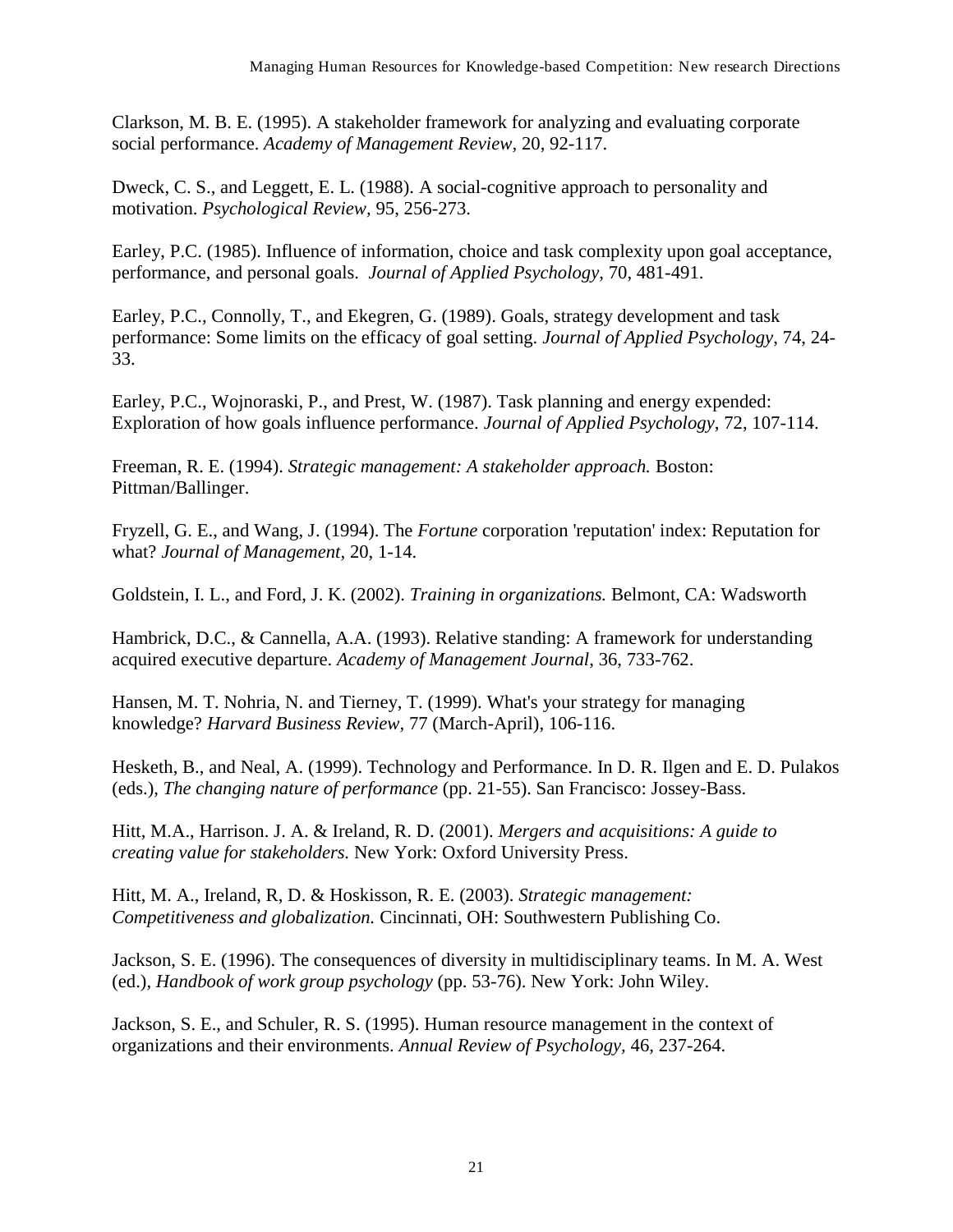Jackson, S. E., and Schuler, R. S. (2002). Managing individual performance: A strategic perspective. In S. Sonnentag (ed.), *Psychological management of individual performance* (pp. 371-390). Chichester: John Wiley & Sons.

Kanfer, R., and Ackerman, P.L. (1989). Motivation and cognitive abilities: An integrative/

aptitude-treatment interaction approach to skill acquisition. *Journal of Applied Psychology*, 74,

657-690.

Kluger, A.N., and DeNisi, A.S. (1996). The effects of feedback interventions on

performance: Historical review, meta-analysis, a preliminary feedback intervention theory.

Psychological Bulletin, 119, 254-284.

Latham, G.P. (2000). Motivate employee performance through goal setting. In E.A. Locke (ed.), *Handbook of principles of organizational behavior* (pp. 107-119). Oxford, UK: Blackwell Publishers, Ltd.

Lautenschlager, G.J., and Flaherty, V.L. (1990). Computer administration of questions: More desirable or more social desirability? *Journal of Applied Psychology*, 75, 310-314.

Lei, D. Hitt, M. A. & Bettis, R. A. (1996). Dynamic core competences through meta-learning and strategic context. *Journal of Management,* 22, 549-569.

Levine, J., and Moreland, R. L. (1999). Knowledge transmission in work groups: Helping newcomers to succeed. In L. L. Thompson, J. M. Levine, and D. M. Messick (eds.), *Shared cognition in organizations* (pp. 267-297). Mahwah, NJ: Lawreance Erlbaum.

Liebeskind, J. P., Oliver, A. L., Zucker, L., and Brewer, M. (1996). Social networks, leaming, and flexibility: Sourcing scientific knowledge in new biotechnology firms. *Organization Science,*  7, 428-443.

Locke, E.A., & Latham, G.P. (1990). *A theory of goal setting and work performance.* Englewood Cliffs. NJ: Prentice Hall.

MacDuffie, J. P. and Krafcik, J. (1992). Integrating technology and human resources for high performance manufacturing. In T. Kochan and M. Useem (eds.), *Transforming organizations.*  (pp. 210-226). New York: Oxford University Press.

Martin, C.L., and Nagao, D.H. (1989). Some effects of computerized interviewing on job applicant responses. *Journal of Applied Psychology*, 74, 72-80.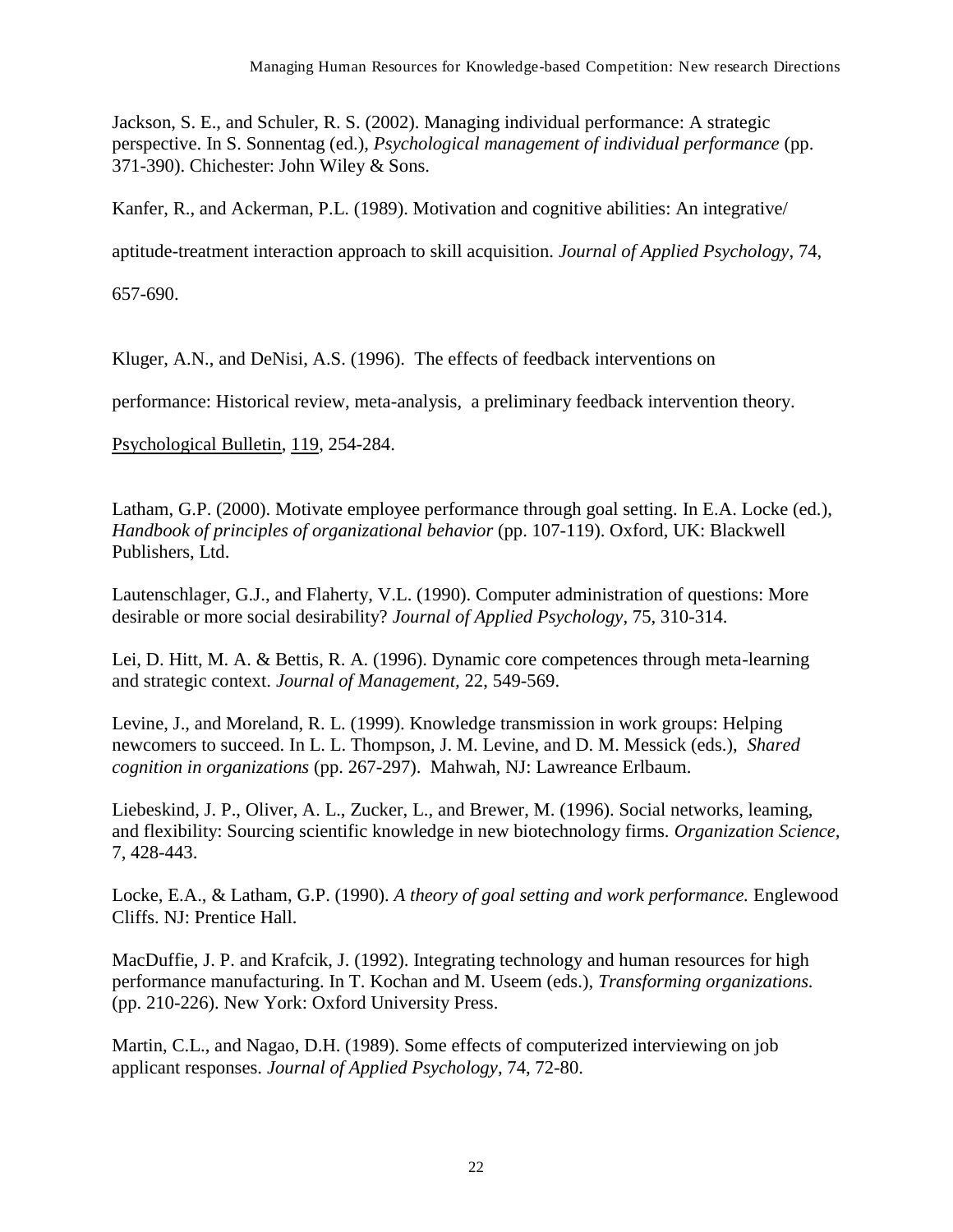Mead, A.D., and Drasgow, F. (1993). Equivalence of computerized and paper-and-pencil cognitive ability tests: A meta-analysis. *Psychological Bulletin*, 114, 449-458.

Meyer, W., and Rowan, B. (1977). Institutionalized organizations: Formal structure as myth and ceremony. *American Journal of Sociology,* 83, 340-363. Montemayer,E. F. (1996). Congruence between pay policy and competitive strategy in highperforming firms. *Journal of Management,* 22, 889-908.

Mumford, M. and Gustafson, S. (1988). Creativity syndrome, Integration, application, and innovation. *Psychological Bulletin,* 103, 27-43.

Murphy, P. R., and Jackson, S. E. (1999). Managing work role performance: Challenges for twenty-first century organizations and their employees. In D. R. Ilgen and E. D. Pulakos (eds.), *The changing nature of performance* (pp. 325-365)*.* San Francisco: Jossey-Bass.

Porter, M. E. (1985). *Competitive Advantage.* New York: Free Press.

Porter, M. E. (1987). From competitive advantage to corporate strategy. *Harvard Business Review,* 65 (3), 43-59.

*The Economist* (May 22, 1999). Putting the Bounce Back Into Matsushita, pp. 67-68.

Richard, O. C. (2000). Racial diversity, business strategy, and firm performance: A resourcebased view. *Academy of Management Journal*, 43, 164-177.

Scott, W. R. (1987). The adolescence of institutional theory. *Administrative Science Quarterly,*  32, 493 -511.

Schuler, R. S., and Jackson, S. E. (1987). Linking competitive strategies with human resource management practices. *Academy of Management Executive,* 1 (August ), 207-219.

Schuler, R. S., and Jackson, S. E. (1999). *Strategic human resource management.* Oxford, UK: Blackwell.

Schuler, R. S., Jackson, S. E., and Storey, J. (2001). HRM and its links with strategic management. In J. Storey (ed.), *Human Resource Management: A Critical Text* (London and Boston: ITP).

Shaw, J. D., Gupta, N. & Delery, J. E. (2002). Pay dispersion and workforce performance: Moderating effects of incentives and interdependence. *Strategic Management Journal,* 23, 491- 512.

Sheremata, W. (2000). Centrifugal and centripetal forces in radical new product development under time pressure. *Academy of Management Review*, 25. 389-408.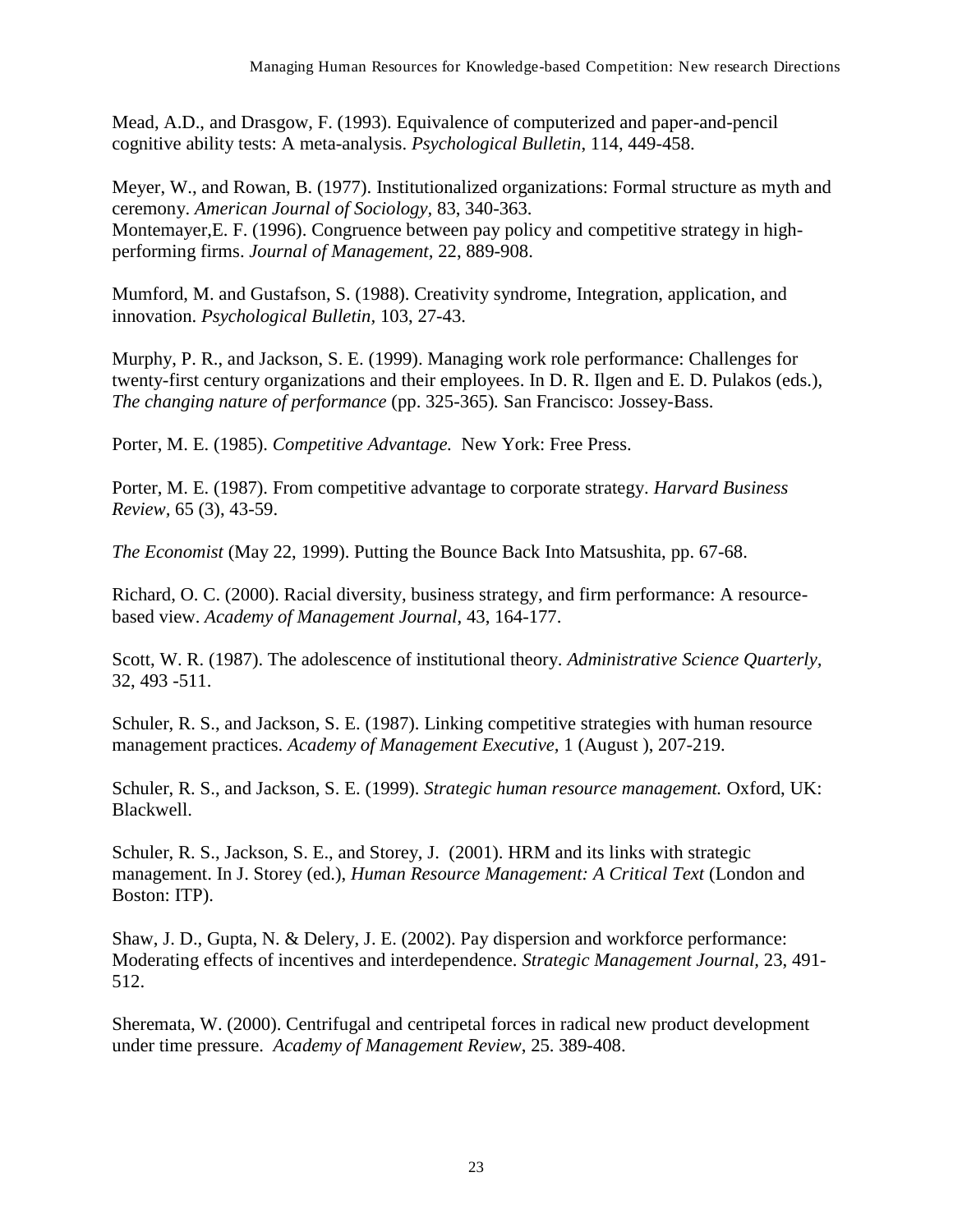Smith, K. G. and Di Gregorio, D. (2002). Bisociation, discovery, and the role of entrepreneurial action. In M. A. Hitt, R. D. Ireland, S. M. Camp & D. L. Sexton, (eds.), *Strategic entrepreneurship: Creating a new mindset* (pp. 129-150). Oxford, UK: Blackwell Publishing.

Snell, S. A., Youndt, M. A., and Wright, P. M. (1996). Establishing a framework for research in strategic human resource management: Merging resource theory and organizational learning. *Research in Personnel and Human Resource Management,* 14, 61-90.

Vermeulen, F. & Barkema, H. G. (2001). Learning through acquisitions. *Academy of Management Journal*, 44: 457-476.

Welbourne, T. M., & Andrews, A. O. (1996). Predicting the performance of initial public offerings: Should human resource management be in the equation? *Academy of Management Journal*, 39, 891-191.

Winters, D., and Latham, G.P. (1996). The effect of learning versus outcome goals on a simple versus a complex task. *Group and Organization Management*, 21, 236-250.

Wright, P. M., and Snell, S. A. (1998). Toward a unifying framework for exploring fit and flexibility in strategic human resource management. *Academy of Management Review,* 23, 765- 772.

Zhou, J. ( In Press). When the presence of creative coworkers is related to creativity: Role of supervisor close monitoring, developmental feedback, and creative personality. *Journal of Applied Psychology*.

Zhou, J., & George, J.M. (2001). When job dissatisfaction leads to creativity: Encouraging the expression of voice. *Academy of Management Journal*, 44, 682-696.

Zucker, L. G. (1987). Institutional theories of organization. *Annual Review of Sociology,* 13, 443-464.